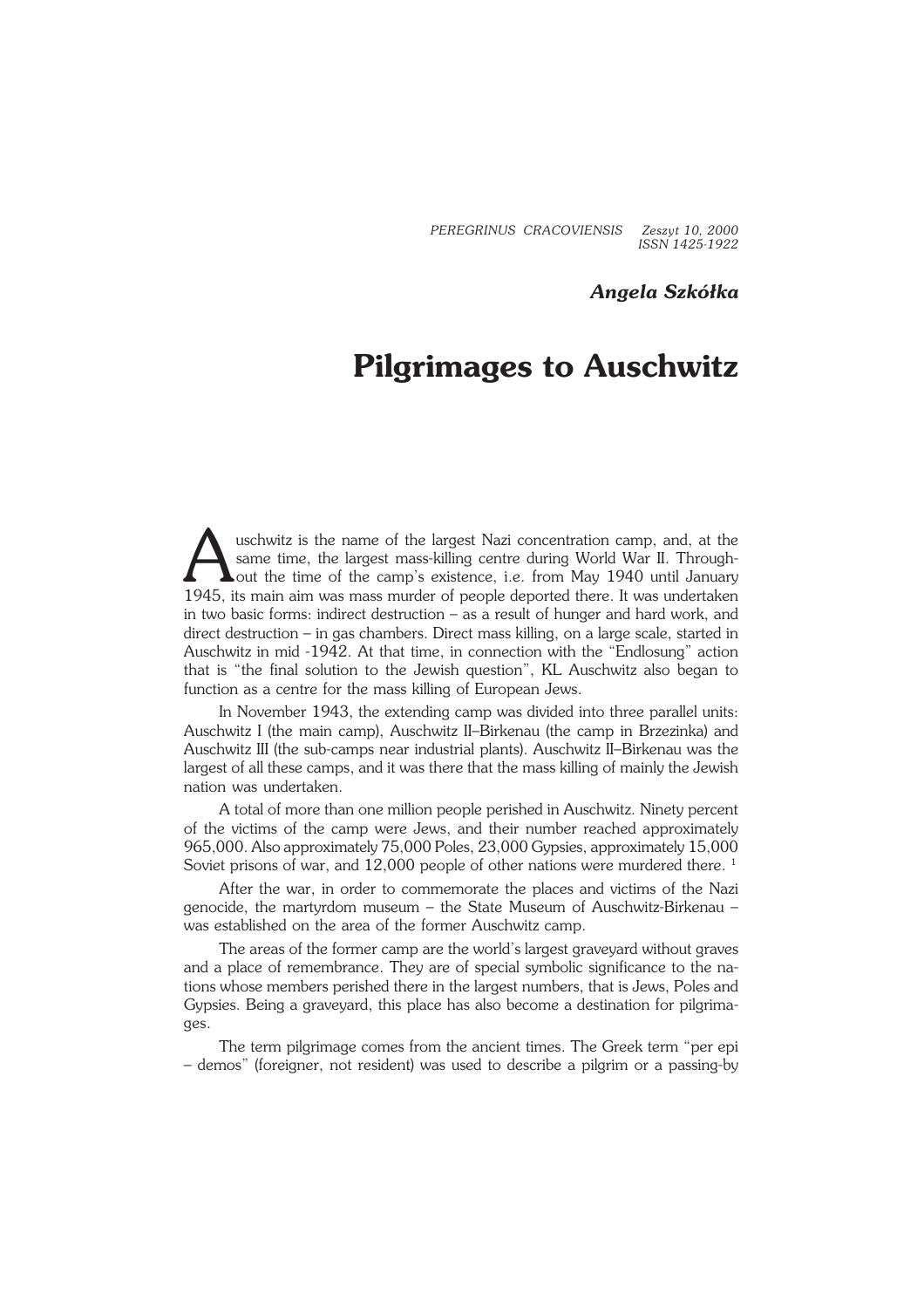traveller. The Latin "peregrinus" means someone who "goes across the field" far away from his home. Now the term pilgrimage is used to describe a journey under− taken for religious motives, to a place considered as sacred, "locus sacer", to per− form certain religious acts of piety and penance there. Its aim is to reach the sacred place, and its essence is to encounter the sacred.<sup>2</sup>

In view of the classification of pilgrimages as a form of mass−scale tourism and the variety of motives behind the travel to a given centre of religious cult, pilgrima− ges, since the beginning of the 1960s, have been increasingly qualified as modes of "religious tourism". Pilgrimages are a specific form of religious tourism. They are characterised by the religious motive which is in the foreground. Unlike other forms of travelling within religious tourism, each pilgrimage is at the same time one of the most important religious practices. <sup>3</sup>

The area of the former Auschwitz camp, now the Museum, is visited by pe− ople led by religious, religious/educational or educational motives. Focusing on the persons or rather the groups of people coming for religious motives mainly, we will present the pilgrimages of Christians, which are connected with St. Maksymilian Kolbe and St. Edith Stein, and the pilgrimages of Roma people cultivating their own tradition. Pilgrimages of Jews and the annual pilgrimage of an ecumenical group will also be described.

## **I. Pilgrimages of Christians**

The pilgrimages of Christians to Oświęcim, which are of interest to us, are connected mainly with the cult of the martyr of Oświęcim, father Maksymilian Kol− be, who died considered to be a saint.

The cult of martyrs and their relics developed in Christianity in the  $3<sup>rd</sup>$  century A.D. A martyr (Latin "martyr", "martyrus" – 'witness') – is one who gave testimony to his faith by sacrificing his life. In Poland, the cult of those who died considered to be saints, especially those elevated to sainthood and the sacred places connected with them, originate in the beginnings of the Polish statehood. Considered the patrons of Poland, Saint Adalbert and Saint Stanislaw also died the deaths of mar− tyrs. In a certain period of Christianity, the basis for a place to develop as a pilgri− mage centre was for such a place to have a grave of a saint or his relics. <sup>4</sup>

In the Roman Catholic Church, there is a close relationship between pilgrima− ges and sanctuaries. The new canon law announced by John Paul II on 25 January 1983 defines the notion of a sanctuary as follows: A sanctuary means a church or another sacred place, to which – upon the approval of the local ordinary – numero− us believers make pilgrimages, for the reason of a special piety."<sup>5</sup> This means that next to churches, also chapels, altars, graveyards or particular graves therein, may be sanctuaries.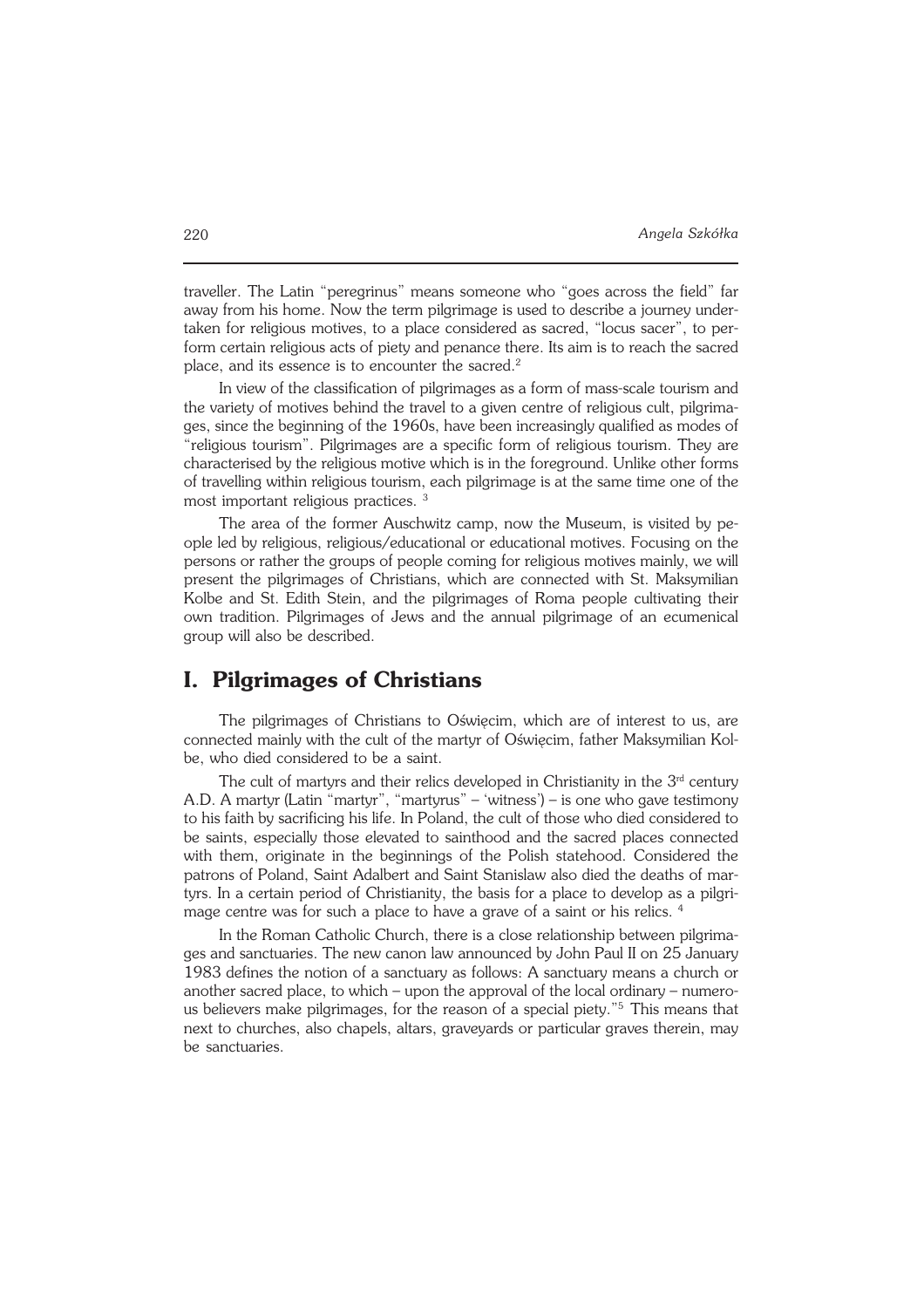### **1. The cult of Saint Maksymilian Kolbe**

Maksymilian Kolbe (born on 27 December 1894 in Zduńska Wola), a Conven− tual Franciscan, was the founder and the first Father Superior of the monastery in Niepokalanów, and the monastery in Nagasaki. On 28 May 1941, he was impriso− ned at KL Auschwitz, where he received the camp number 16670. It was there that he gave his life for another inmate sent to death in a starvation chamber, Franciszek Gajowniczek (a father to a family). He died on 14 August 1941 in the death cham− ber of block 13 (later Block 11), his life being ended with a phenol injection. The preparations for his beatification commenced in 1948 (the so−called information process), and the beatification ceremony was performed on 17 October 1971 by Pope Paul VI.<sup>6</sup> On 10 October 1982, John Paul II canonised father Maksymilian as a holy martyr. <sup>7</sup>

In Poland, there are three places connected with the cult of St. Maksymilian: Zduńska Wola (his birthplace), Niepokalanów (a centre established by St. Maksymi− lian) and Oświęcim (the place of his death).

### **1.1. Religious forms of the cult of St. Maksymilian Kolbe on the area of the Museum**

Since the beatification, and especially the canonisation of father Maksymilian Kolbe, religious ceremonies have been organised on the area of the Museum to commemorate the anniversaries of his beatification (17 October), canonisation (10 October), and, above all, his death as a martyr (14 August).

Even before the official announcement of the beatification of father Maksymi− lian, in October 1971, a plaque with the inscription: "Homo−Homini" was unveiled on the wall of the "Death Block" (no. 11) to commemorate the  $30<sup>th</sup>$  anniversary of his death. The ceremony was attended by Catholic clergy and secular people from Poland, England, France, Belgium, Holland, Italy and West Germany.

On the occasion of the 1<sup>st</sup> anniversary of the beatification of father Maksymilian, more than 200,000 people arrived in Oświęcim. The Episcopate of Poland organised a holy mass on the area of the Museum, during which the Church was represented *inter alia* by Cardinal Jan Król of Philadelphia, Paule Bertoli (the Pre− fect of the Congregation for Beatification and Canonisation) and Józef Wrigt (the Prefect of the Congregation for the Clergy).

On 7 June 1979, during his first pilgrimage to Poland, John Paul II came to Oświęcim. Pilgrims from all over the world, mainly from Poland arrived there toge− ther with him. John Paul II visited then the death chamber of father Maksymilian, placed a candle therein and paid tribute to the place of death of the follower of Christ. During the solemn mass which he said on the area of the former camp in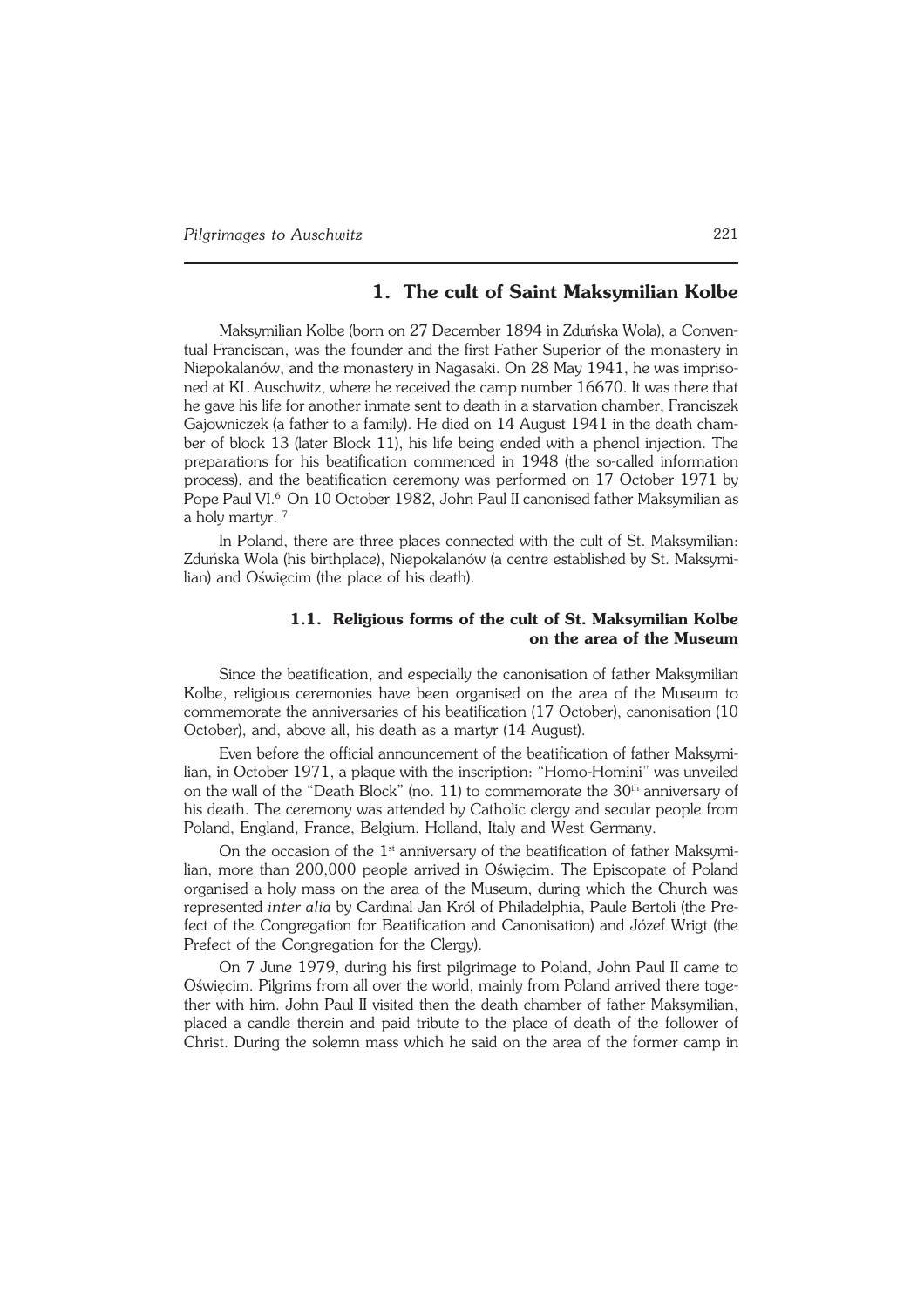

Maksymilian Maria Kolbe

Brzezinka, the Pope dedicated a stone from the grave of St. Stanislaw Szczepa− nowski (from the Wawel Cathedral), as the cornerstone for the construction of the Father Maksymilian Maria Kolbe's Church – Memorial to the Martyrdom of Nations in Oświęcim. Of importance to this paper are the words spoken by John Paul II during the service in Brzezinka: "I am coming today as a pilgrim (...) to this special sanctuary in which – I can say – the patron of our difficult century was born, just like nine centuries ago Saint Stanislaw, the patron of Poles, was born at Skałka".

After the announcement of the ca− nonisation of father Maksymilian, in the death chamber of block no. 11 Cardinal Franciszek Macharski unveiled and dedi− cated a commemorative plaque with the inscription: "In this chamber, on 14 Au− gust 1941, perished inmate no. 16670, a Polish priest – the Franciscan Maksy−

milian Maria Kolbe, beatified on 17.11.1971, and canonised on 10.10.1982". Also unveiled and dedicated was an image of St. Maksymilian and nine co−inmates who died together with him in that chamber. The cornerstone, dedicated by Pope John Paul II, for the construction of St. Maksymilian Maria Kolbe's Memorial Church in Oświęcim was also laid. Those ceremonies, which started with a joint prayer of the believers in the yard of Block 11, were attended by representatives of the Church from West Germany and Poland, Franciscans from Niepokalanów, and many delegations from Poland and abroad.

In 1992, on the occasion of the  $50<sup>th</sup>$  anniversary of the death and the  $20<sup>th</sup>$ anniversary of the beatification of father Maksymilian Kolbe, the Catholic Church initiated the "maximilian" ceremonies which continued until 1994 – the 100<sup>th</sup> anni− versary of the Saint's birth.

In connection with these anniversary ceremonies, a solemn mass was said at the Museum, by the Wall of Death, on 14 August 1992. It was attended by Franci− scans from all over the world, from countries such as Italy, USA, Germany, Japan, Peru, and pilgrims from Poland and abroad. During the ceremonies, at the place from which inmate no. 16670 M. Kolbe stepped forward to sacrifice his life to save another inmate, a commemorative plaque was placed. In 1994, which was prono− unced "the year of Kolbe", approximately a thousand people arrived at the mass organised on 14 August by the "Wall of Death".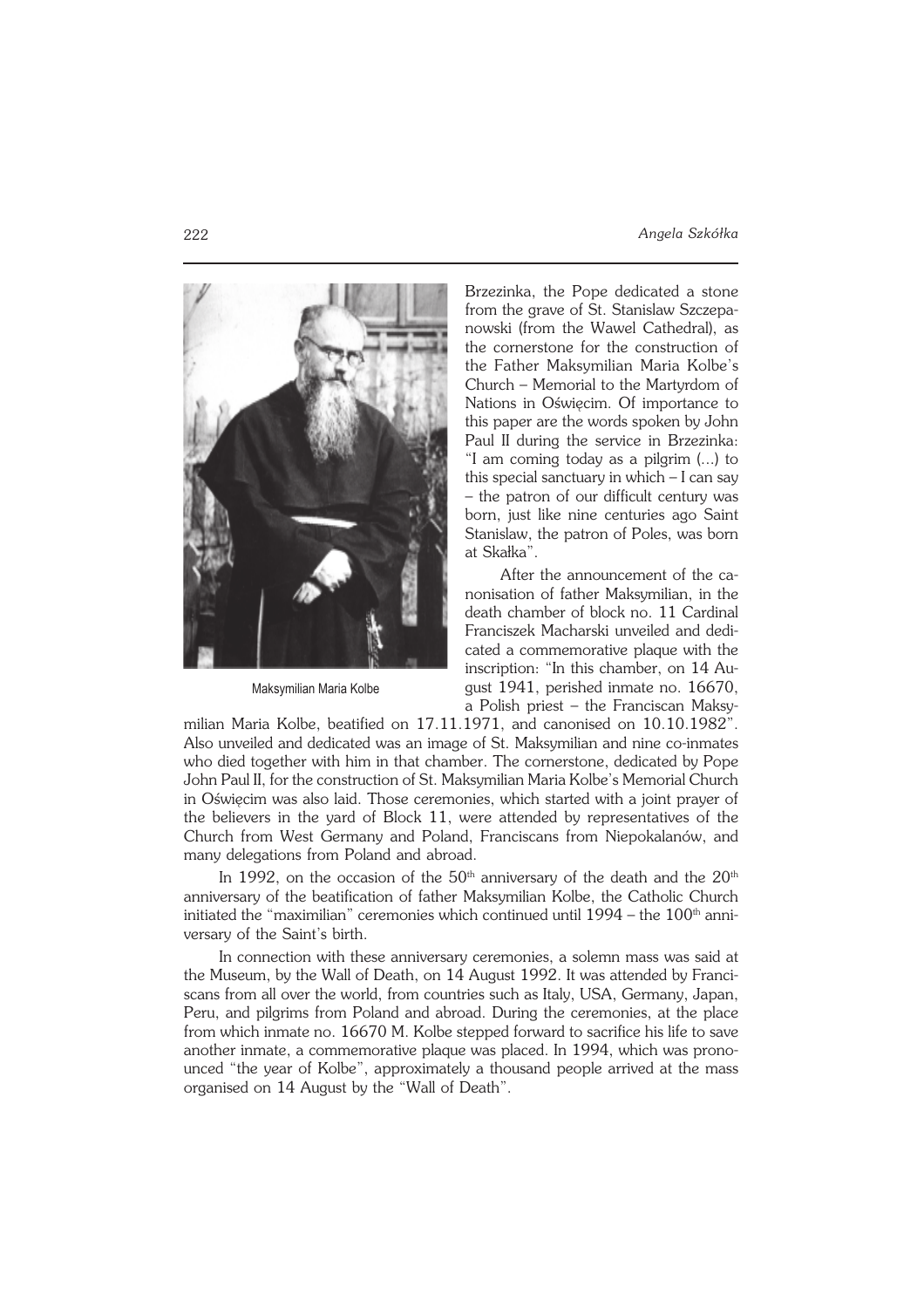The religious ceremonies held at the Museum to commemorate the martyr's death of St. Maksymilian and his canonisation are usually attended by representati− ves of the highest authorities of the Church in Poland, clergy from abroad (particu− larly from Germany), clergy and monks (above all Franciscan monks), delegations from parishes and archdioceses whose patron is St. Maksymilian, representatives of embassies, local government authorities, the management of the Museum, re− presentatives of various organisations whose activities are connected with Oświę− cim, and pilgrims from Poland and abroad. The Museum does not register the persons participating in these ceremonies. Their number is estimated in the hun− dreds or thousands.

The programme of these ceremonies usually includes:

- a solemn mass said by the "Wall of Death" in the yard of Block 11;
- the placing of flowers by the "Wall of Death";
- a prayer and the placing of flowers in the death chamber of Block 11;
- the placing of flowers in the roll−call yard by the plaque commemorating St. Maksymilian.

Pilgrims visit the death chamber of Block 11 not only in connection with the anniversary ceremonies but throughout the year as well. Pilgrims from nearby parishes and those on their way to or from Wadowice, Kalwaria Zebrzydowska, Cracow or Częstochowa come here. Most of these groups come to Oświęcim by coaches.<sup>8</sup>

There is no formal status of the routes obligatory to the organisers of pilgrimages, although church authorities often recommend some specific routes. It has been assumed for a few years now that the routes of the pilgrimages, beside their destination, which is usually Jasna Góra, have to include other sanctuaries as well. These are usually centres of international, national and supraregional significance. The number of routes leading pilgrims to Oświęcim is probably large, as the orga− nisers of pilgrimages, taking into consideration the recommendations of the church authorities, finally determine their routes themselves.<sup>9</sup>

Since Poland's two largest pilgrimage destinations, Częstochowa and Kalwa− ria Zebrzydowska, are relatively close to Oświęcim, the pilgrims arriving there quite often visit Oświęcim as well. A particularly high inflow of them is noted in August. In that month the greatest Marian ceremonies both at Jasna Góra and in Kalwaria Zebrzydowska are held.

Pilgrims coming to Oświęcim in groups are usually accompanied by a priest. They do not register at the Museum, do not visit its area, but go to the death chamber of St. Maksymilian, where they pray together. These arrivals are of exclu− sively religious character.<sup>10</sup> The death chamber of St. Maksymilian is also visited on religious tourist trips and by persons coming to the Museum for educational moti− ves only.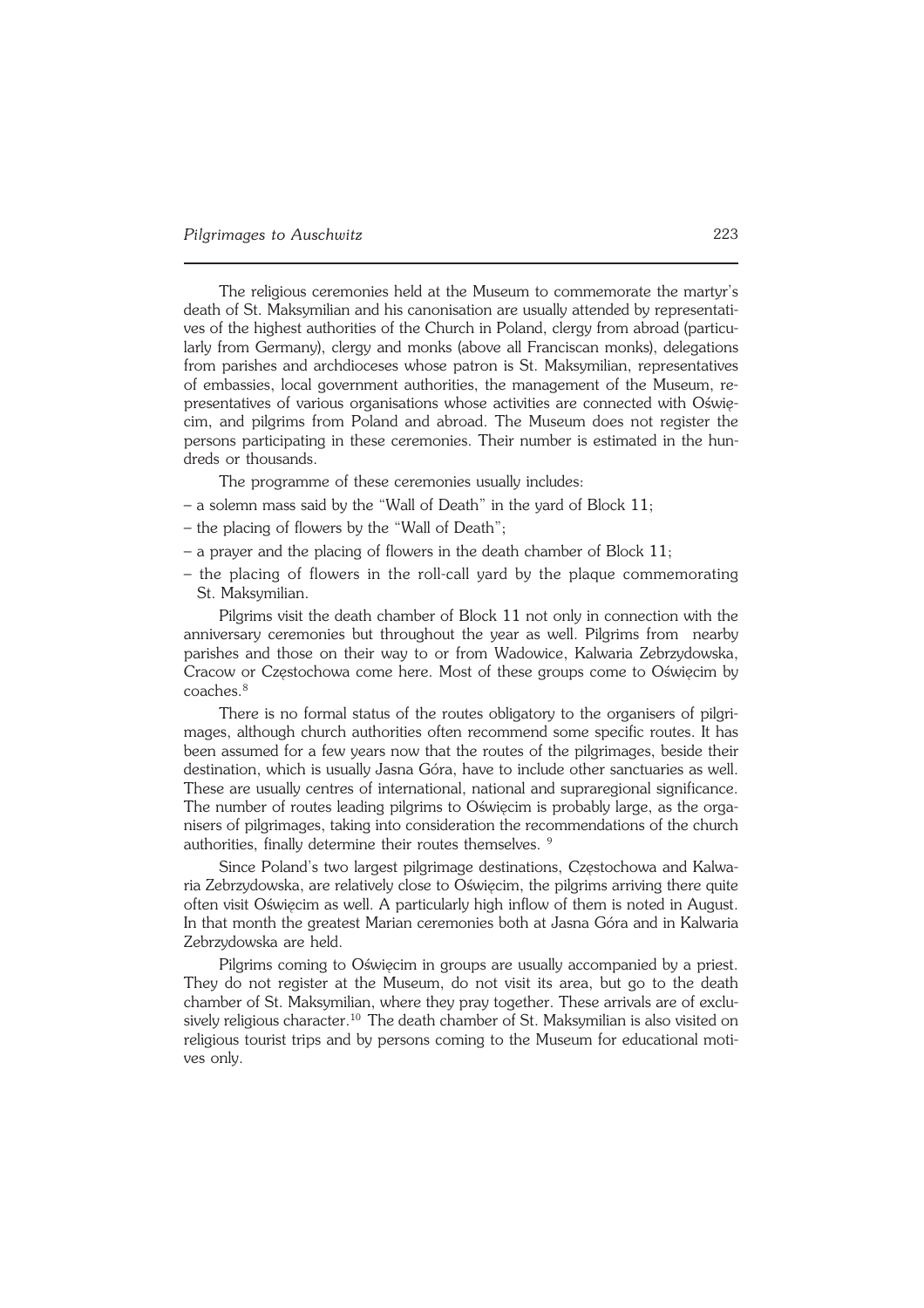#### **1.2. St. Maksymilian Maria Kolbe's Memorial Church in Oświęcim<sup>11</sup>**

The cornerstone for the construction of St. Maksymilian Maria Kolbe's Me− morial Church in Oświęcim was dedicated by John Paul II on 7 June 1979 during the mass which he said in Brzezinka. The construction of the church commenced in 1980 and was completed in 1988. The main sponsor of the project was the Catho− lic parish from Auerbach in Bayern (Germany).

The Memorial Church was consecrated on 9 October 1988 by Cardinal Fran− ciszek Macharski. The ceremonies included a joint saying of the Litany of All Saints by the Wall of Death at the Museum, a joint prayer for those murdered at KL Auschwitz by the death cell, and the walking to the Memorial Church which was consecrated during a mass. Still during the construction of the Memorial Church, ceremonies devoted to St. Maksymilian commenced – above all celebrations of the successive anniversaries of his canonisation and death. These usually include:

- a joint prayer, sometimes also a holy mass on the area of the Museum;
- a joint prayer by the death chamber of St. Maksymilian;

– a holy mass at St. Maksymilian's Church.

These ceremonies are attended by representatives of the church authorities from Poland and Germany, monks of various orders, diocese clergy, delegations from 10 parishes and the Cracow archdiocese whose patron is St. Maksymilian, representatives of the German organisation Maksymilian Kolbe Werk, former camp inmates and pilgrims from Poland, and above all from Germany. As a result of the close contacts between the St. Maksymilian parish and German Catholics, large groups of German pilgrims come to the Memorial Church to the ceremonies con− nected with St. Maksymilian.

During the year, and particularly in October, the St. Maksymilian parish orga− nises special retreat meditations, rosary prayers, holy masses devoted to the victims of KL Auschwitz and all those murdered in concentration camps, lagers and places of mass torture. Every year, between 10 and 30 October, a rosary prayer and a holy mass are said daily for those murdered at the Auschwitz camp. Each day they are said for representatives of a different nation murdered there. The flag on the church indicates the nationality of the inmates for whom the prayers are said on a given day. The Sobriety Fraternity at the parish organises the Way of the Cross to the death chamber of St. Maksymilian.

At St. Maksymilian's Church – "a memorial to the victims of the former camp, martyrs of many creeds, nations and languages", there are objects of cult connec− ted with the Auschwitz camp. To the right of the altar there is an urn with the ashes of some of its victims. Almost the whole front of the church is filled with a large stain glass with the central scene depicting Jesus Christ Resurrected, with St. Mak− symilian and St. Edith Stein. In 1994, during the solemn mass to commemorate the  $100<sup>th</sup>$  anniversary of the birth and the  $12<sup>th</sup>$  anniversary of the canonisation of St.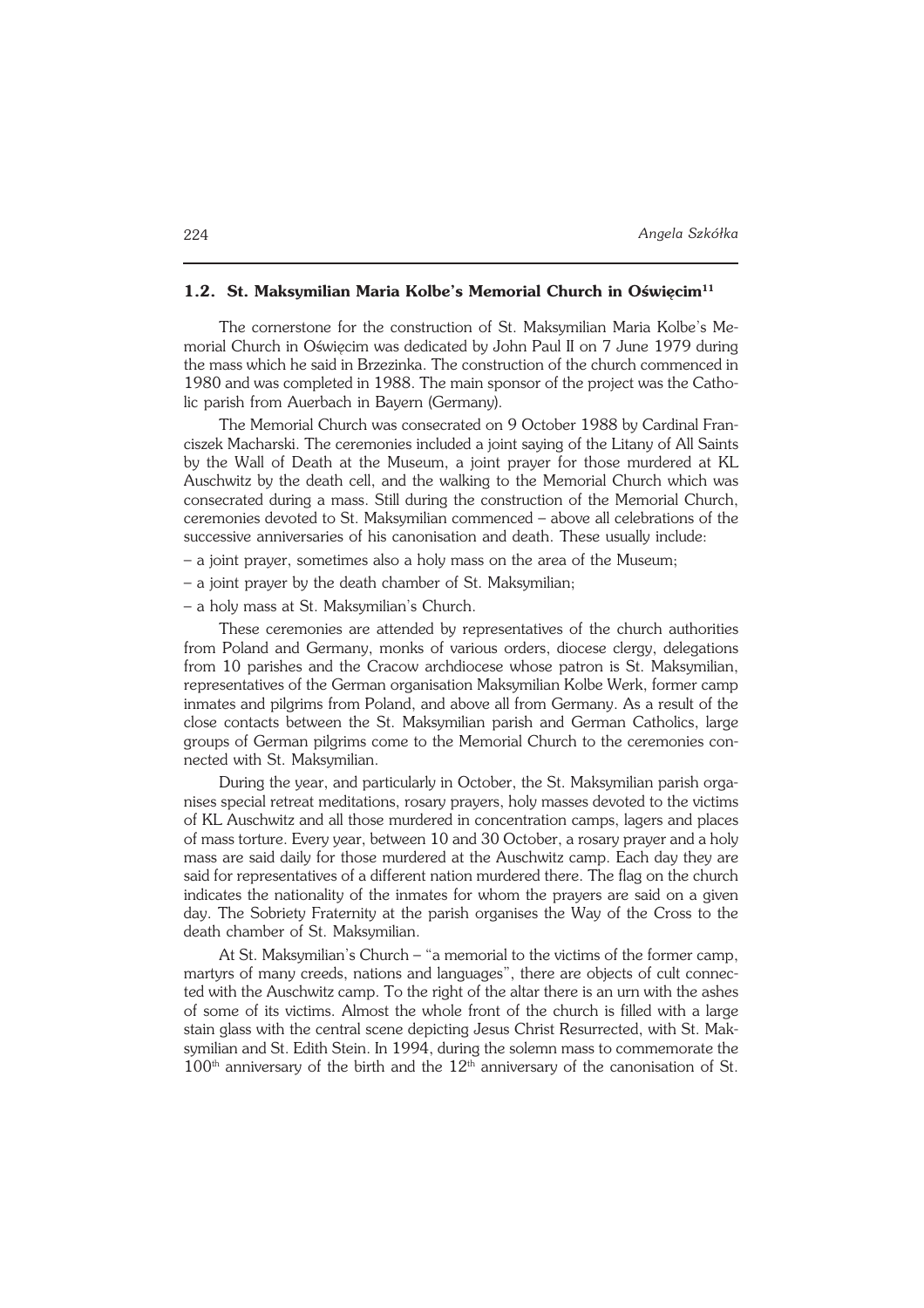Maksymilian, the relics – the rosary of St. Maksymilian with which he prayed at the camp and a small mug which he used as the mass chalice – were placed on the altar. These items had been kept by inmate no. 1126, Wilhelm Żelazny.

#### **1.3. The St. Maksymilian Centre of the Franciscans in Oświęcim – Harmęże**

Beginning in 1987, the Cracow Province of the Franciscan Order made at− tempts to get a permission for establishing a monastery in Oświęcim. It was finally decided that the future monastery, which was to become one of the elements of the centre for prayers and commemoration of St. Maksymilian, would be built in the village of Harmęże which is part of the Oświęcim administrative district, and where there was an Auschwitz sub−camp in 1941 – 1945. In Harmęże, by decree of the Cracow archbishop Franciszek Macharski of 20 October 1990, the parish of Imma− culate Conception was founded and entrusted to the Franciscans of the Cracow Province of St. Anthony and blessed Jakub Strzemię. <sup>12</sup>

The first Franciscans came to Harmęże in 1989. On the day of Our Lady of Częstochowa, 26 August 1990, the Provincial of the Order father Z. Gogla dedica− ted the cross and the site for the construction of the church. The Church of Immaculate Conception was dedicated as early as on 28 May 1993, on the 52<sup>nd</sup> anniver− sary of the placing of St. Maksymilian in the camp. The ceremony was attended *inter alia* by Minister General of the Order of Friars Minor Conventual from Rome father Lafranco Serrini, representatives of the Order from Poland, England, Ger− many, Bohemia, Slovakia, as well as believers from the Bielsko−Biała–Żywiec dioce− se.<sup>13</sup>

As early as in August 1993, the ceremonies to commemorate the martyr's death of St. Maksymilian, organised on the area of the Museum, were concluded in the new church in Harmęże. Now the Franciscans from Harmęże, together with the Museum and the St. Maksymilian parish, co−organise ceremonies devoted to St. Maksymilian.

In the church in Harmęże (like in St. Maksymilian's Church in Oświęcim) there are objects of cult connected with the Auschwitz camp. In the main altar there is a painting of the Virgin Mary, before which young Kolbe prayed during his education in the Franciscan secondary school in Lvov (1907–1910). And in an aisle chapel one can see copies of the figure of Our Lady of Oświęcim also called Our Lady from behind the Wires. It was made in 1940 by the sculptor Bolesław Kupiec (camp inmate no. 792). It represents Our Lady standing on the globe and stepping on a wriggling snake. In 1971, the figure came to Niepokalanów from where it was handed over in 1991 to the centre established in Harmęże.

In the church there are several rooms where exhibitions are organised presen− ting the life and activity of St. Maksymilian. The lower part accommodates a perma−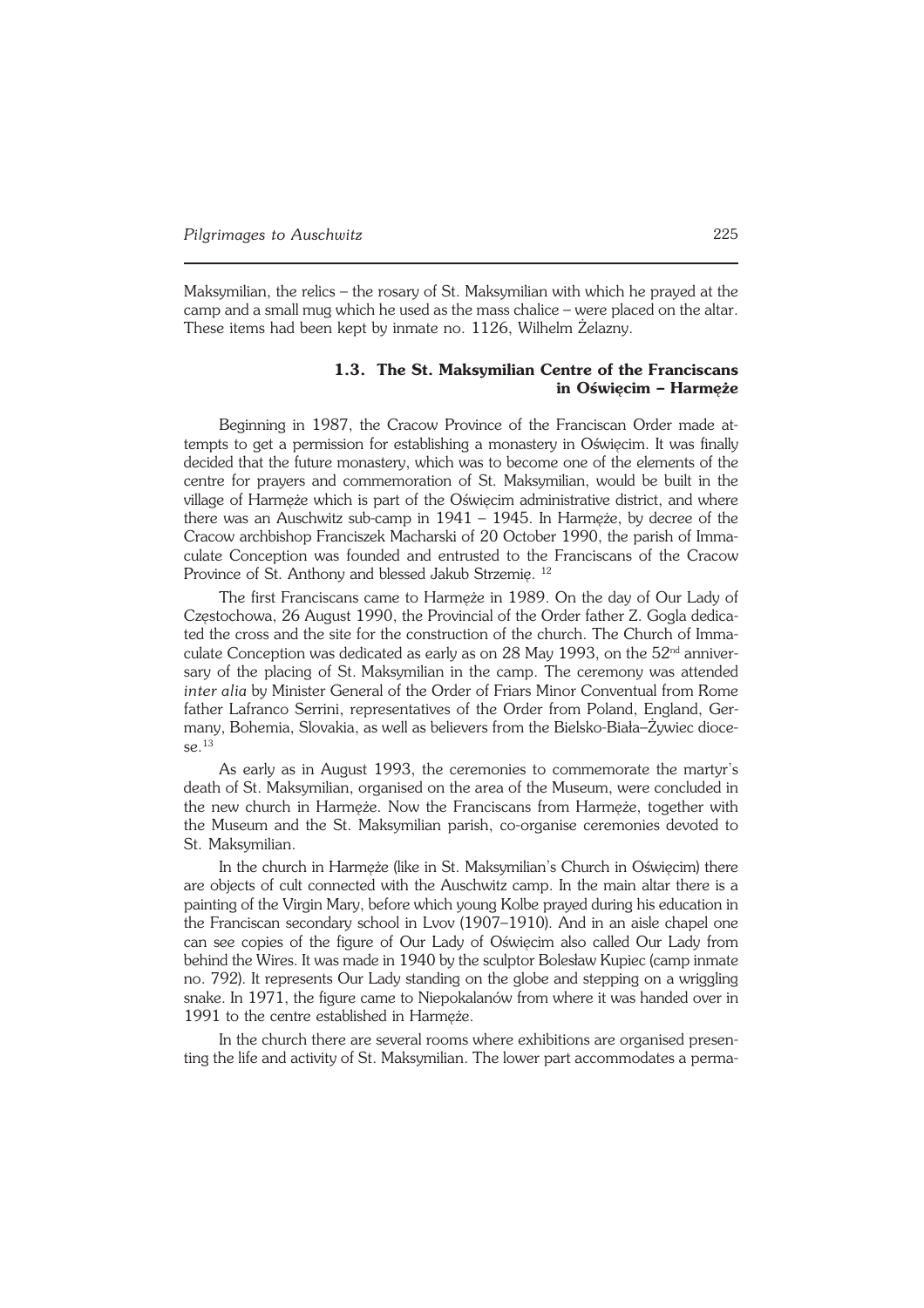nent exposition by a former Auschwitz camp inmate Marian Kołodziej, entitled "Memory Images. Labyrinths."

Now the St. Maksymilian Centre in Oświęcim – Harmęże includes: <sup>14</sup>

- The Church of Immaculate Conception (presented above);
- The Franciscan Monastery (founded in 1990);
- The retreat/pilgrimage house run by Father Kolbe Missionary Nuns of Virgin Mary.

The major ceremonies held at the Centre include:

- 8 December novena before the ceremony of indulgence on Virgin Mary day;
- 28 May anniversary of placing father Kolbe in the Auschwitz camp;
- 14 August death anniversary of Maksymilian Kolbe, the day of St. Maksymilian, the patron of the Bielsko−Biała–Żywiec diocese (ceremonies in the former Au− schwitz camp and in Harmęże). These ceremonies bring to Harmęże more and more groups of pilgrims. Religious tourist groups visiting the Auschwitz camp come here sometimes to see the exhibition of the works by Marian Kołodziej and the figure of Our Lady of Oświęcim. The number of visitors is still increasing, as the centre is being extended.<sup>15</sup>

#### **1.4. The Maksymilian Kolbe Society (Maksymilian Kolbe – Werk)**

*The Maksymilian Kolbe Society is a charity organisation working "towards Polish – German reconciliation". In order to overcome the historical barriers and establish friendly contacts between the Poles and the Germans (after World War II), organisations supporting this idea began to emerge. One of the organi− sations working directly with the former Auschwitz camp is The Maksymilian Kolbe Society*.

The core of the organisation was a group of 34 Germans from Freiburg (ma− inly from the Catholic organisation "Pax Christi"), which came to Oświęcim in 1964 on a penance pilgrimage. In November 1964, under the motto of the "Soli− darity Gift" they first organised fund−raising for former Polish inmates of Nazi camps. On 19 October 1973, the "Solidarity Gift" was transformed into the M. Kolbe Society with its seat in Freiburg.

The principal aims of the Society include: developing partnership, friendship and reconciliation between the Polish and German nations, and demonstrating to the Poles that people in Germany are not indifferent to the fate of their brothers who suffered during World War II.

The Society organises help to former inmates of Nazi prisons and concentra− tions camps, who live in Poland. It provides them with health care, organises recre− ation and supports them financially. Members of the Society participate in all reli− gious ceremonies devoted to St. Maksymilian organised on the area of the Museum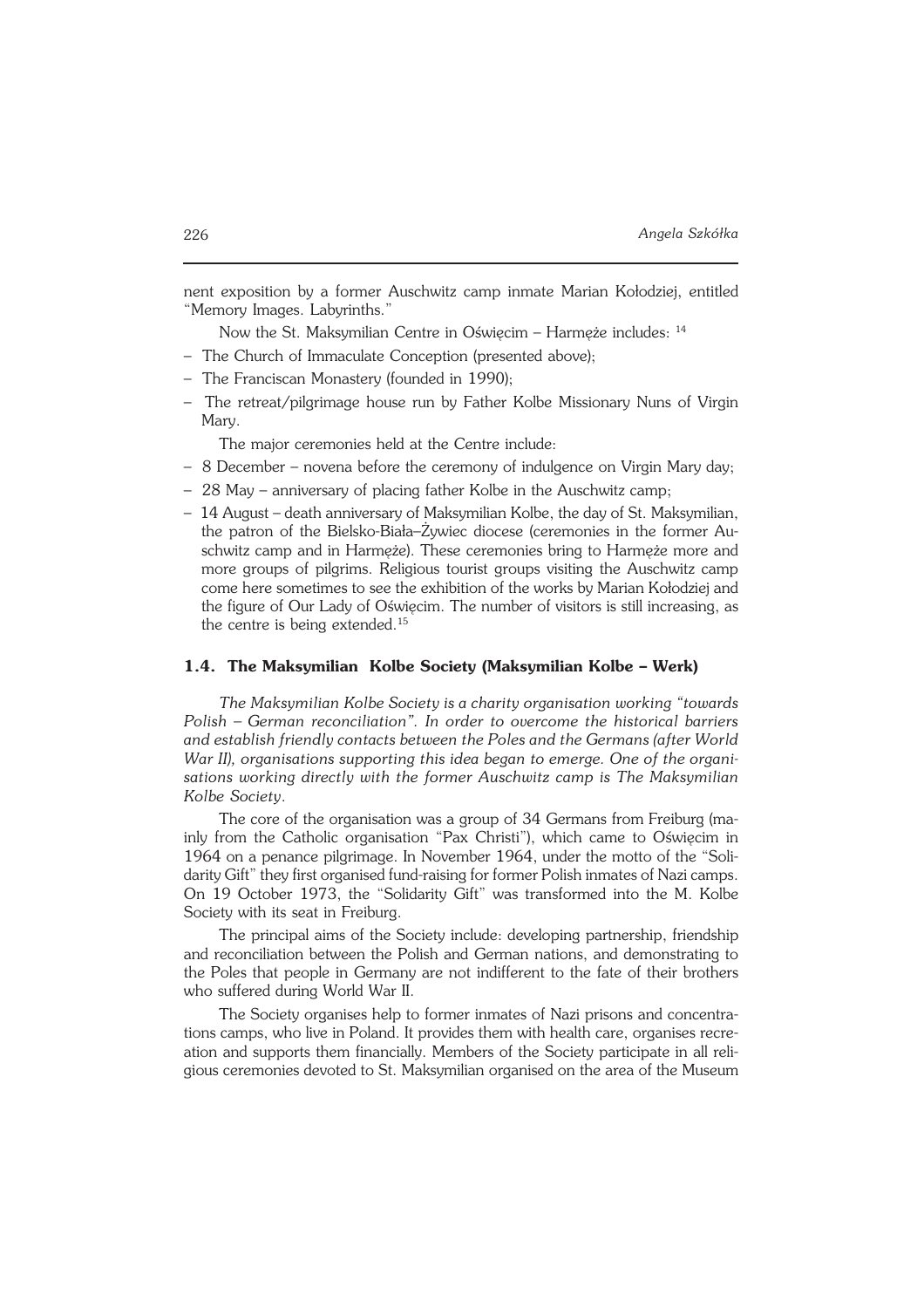and in the St.Maksymilian's parish in Oświęcim. Owing to the activity of this orga− nisation too, numerous religious tourist groups of German Catholics come to Oświę− cim.

It was Oświęcim that the activists of the Society selected for the venue of the ceremonies to commemorate its  $20<sup>th</sup>$  anniversary (on 10 October 1993). These ceremonies included a visit to the death chamber of St. Maksymilian, placing flo− wers by the "Wall of Death", and a thanksgiving mass at St. Maksymilian's Church in Oświęcim. The ceremonies were attended *inter alia* by several hundreds of former inmates of Nazi camps and prisons, a group of several dozen Germans and almost forty priests from various parishes in Poland.<sup>16</sup>

### **2. The cult of St. Edith Stein – Sister Teresa Benedicta of the Cross<sup>17</sup>**

Edith Stein was born in 1891 in Wrocław, in a Jewish family. Before she was 25, she got a PhD in philosophy under the supervision of E. Husserl. She is the author of many works on phenomenology and commentaries to the writings of St.

John of the Cross. At the age of 31, she was baptised in the Roman Catholic Church, and in 1933 she joined the Car− melite convent in Cologne. She took the name of Teresa Benedicta of the Cross. In 1942, together with a group of 300 Jews baptised in the Catholic religion, she was brought to Oświęcim. On 9 August 1942, Edith Stein perished in a gas cham− ber in Birkenau. On 10 March 1978, the Congregation for Saints officially confir− med the compliance of her philosophical and theological writings with the teachings of the Church. On 1 May 1987, John Paul II beatified her, and in 1997 he an− nounced her canonisation.

On 10 May 1987, a thanksgiving mass was said in Brzezinka for "Sister Teresa Benedicta of the Cross who car− ried Christ's cross" until the "death on the cross". A big cross was placed at the end of the railway ramp, and an altar the antepedium of which was veiled with fa− bric symbolising the striped camp clothes. Next to the altar, 20 flags were placed, of Edith Stein

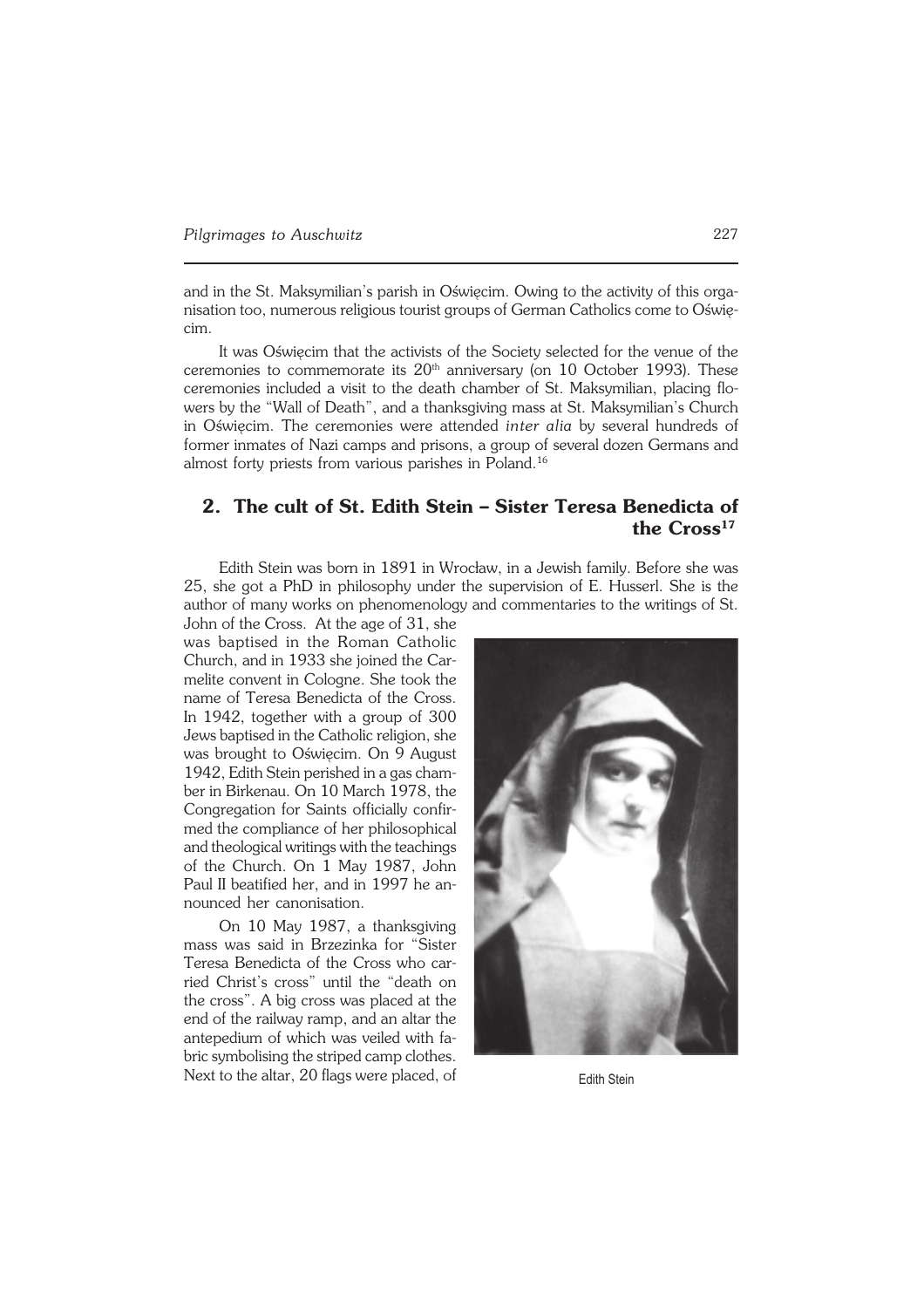the nations whose sons and daughters perished at Auschwitz. The Primate of Po− land, Cardinal Józef Glemp led the mass said jointly with 25 bishops including a representative of the West German Episcopate. The service was concluded with a solemn procession with the cross.

On 22–25 September 1988, upon the initiative of women from the West German organisation Katholishe Frauengemeinschaft (KFD), with the participation of Polish women, a pilgrimage following the traces of blessed Edith Stein was orga− nised. The participants, in four groups, some on foot and some travelling by co− aches, set off along the four routes of her life: the path to knowledge and faith, the path to the Carmel, the path of persecution, and the path to death. The group travelling by coaches from Wrocław to Oświęcim stopped 14 times to perform devotions by the Stations of the Way of the Cross. Each day, a solemn mass was said. The route of the pilgrimage led through Wrocław, Oleśnica, Kluczbork, Lubliniec, Sosnowiec, Jaworzno and Oświęcim to Brzezinka. On 25 September, the Way of the Cross was said in Brzezinka, attended by women from all over Poland and from Cologne.

Even though there was quite a lot of publicity about that particular pilgrimage, pilgrimages to Oświęcim, connected with Edith Stein, occur very rarely. She is usually mentioned during religious ceremonies organised on the area of the Mu− seum and in the nearby parishes.

### **3. The Roma**

The Roma live in more than 50 countries of the world, on all continents. In Poland, there are currently 15,000–20,000 of them. These are representatives of four tribes: Polish Roma, Bergitka, Keldrish and Lavar. 18 The Roma, scattered all over the world among various cultures and religions, accept, for pragmatic reasons, the religion dominating in a given country. Hence in Poland they are mainly Catho−  $\text{lics.}$ <sup>19</sup>

The Catholic Church in Poland undertook pastoral activity among Gypsies in the 1970s. In 1979, the Plenary Episcopate Committee appointed the National Pastor of the Roma. This function was taken by the Jesuit father E. Wesołek. Pilgrimages became one of the forms of evangelisation among the Roma. Refer− ring to the traditional life of "Gypsies – pilgrims", these pilgrimages are also an opportunity for family reunions, that is why the Roma in Poland are quite willing to participate in them. Polish Gypsies make pilgrimages to: <sup>20</sup>

- Częstochowa arriving on 8 December, the day of Virgin Mary, the patron of Roma (this pilgrimage was initiated by father E. Wesołek in 1981);
- Limanowa in mid−September where they visit the sanctuary of Our Lady of Sorrows;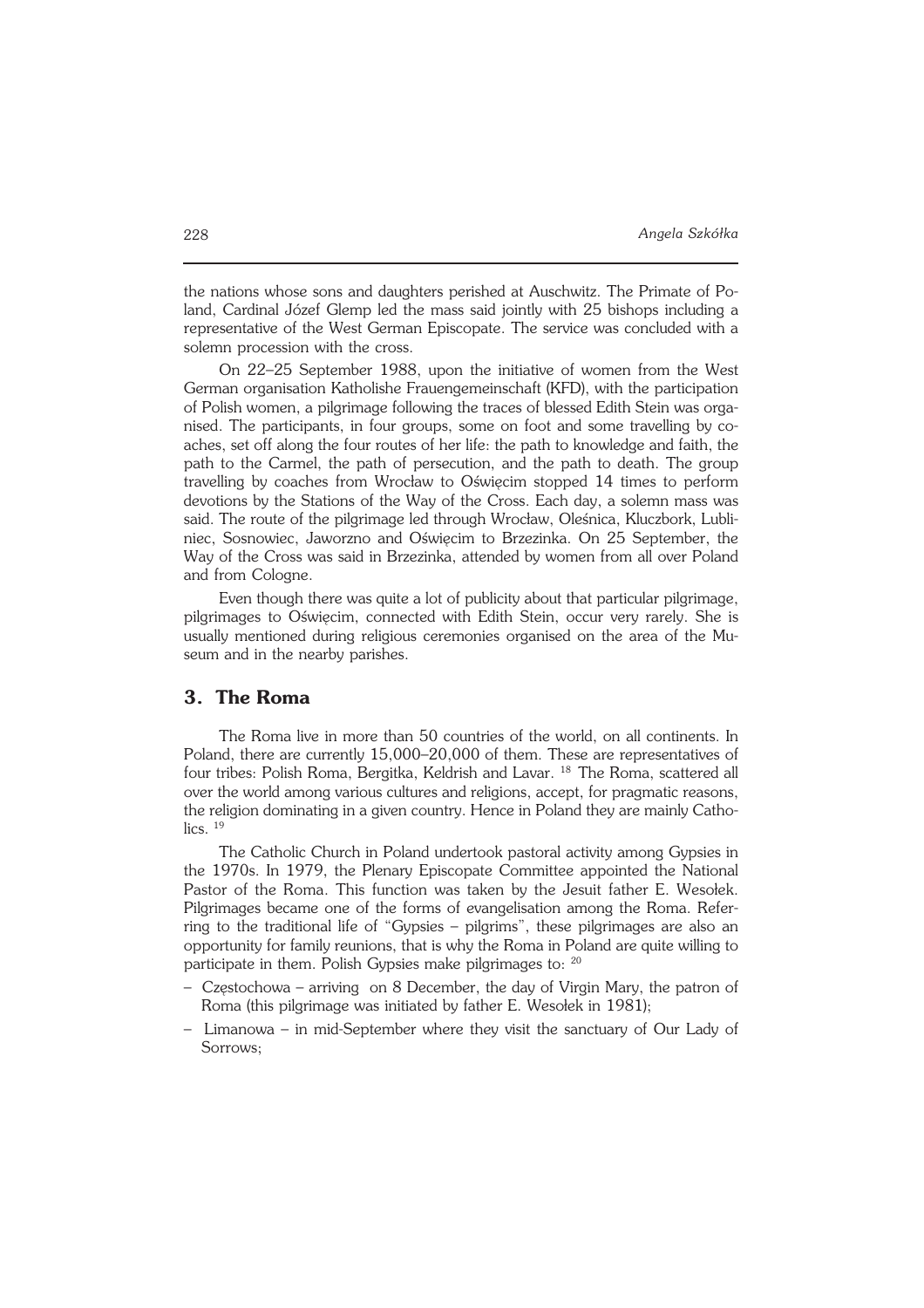- the sanctuary at St. Ann Mountain, in the region of Opole regional pilgrimages go there in mid−June;
- Rywałd Królewski in the Kujawy region in mid September the Roma of nor− thern Poland pay homage to the Gothic figure of Our Lady of Roma.

In 1993, for the first time in Brzezinka, ceremonies of national/religious cha− racter were held to commemorate the mass killing of Roma people. They were initiated and organised by the Roma Society in Poland with its seat in Oświęcim, established in 1992. Organised every year since that time, these ceremonies have gathered the Roma from all over Europe, and are attended by the National Pastor of the Roma, currently Rev. St.Opocki.

Since the 1970s, leaders of Roma organisations from all over the world have been undertaking efforts to make the world aware of the fate of their nation during World War II and its unification around the symbols connected with the mass killing. The former Gypsy camp (Familienzigeunerlager) in Brzezinka is the largest mass grave of the Roma, their largest graveyard and symbol of their fate.<sup>21</sup> In 1973, the Roma Society in Germany erected a monument at the former camp to commemo− rate the Roma inmates of the Birkenau camp.

The Roma Society in Poland with its President Roman Kwiatkowski, which aims to "act towards the creation of conditions for fuller participation of the Roma in the life of the society in Poland – the country which is also a homeland for the Roma..."<sup>22</sup> , has undertaken multi−faceted work to document and commemorate the mass killing of the Roma.

In April 1993, on the  $50<sup>th</sup>$  anniversary of the deportation of Roma people to KL Auschwitz II–Birkenau, the Society together with the State Museum of Auschwitz−Birkenau organised for the first time anniversary ceremonies to commemo rate the Roma murdered at the Birkenau camp. The ceremonies were held at the former Gypsy camp in Brzezinka and at St. Maksymilian's Church in Oświęcim. On 25 April, ceremonies in Brzezinka were held. They were attended by the Roma from all over Europe (mainly from Bohemia and Germany), representatives of the authorities of the Republic of Poland, embassies, and of the Jewish community living in Poland. Wreaths and flowers were laid by the monument – the symbolic grave of the Roma in Brzezinka. The Roma lit candles and recalled those who had survived Birkenau. Tribute was paid to the memory of the murdered with a moment of meditation and prayer. From Brzezinka, the participants went to St. Maksymi− lian's Church, where Bishop Tadeusz Rakoczy led a holy mass offered for the murde− red Roma.

On 3 August 1994, the Society organised ceremonies to commemorate the  $50<sup>th</sup>$  anniversary of the killing of the last Roma imprisoned at KL Auschwitz II – Birkenau. Already on 2 August, numerous Roma groups came to Oświęcim (500 people from Hungary) who stayed awake and prayed for the murdered throughout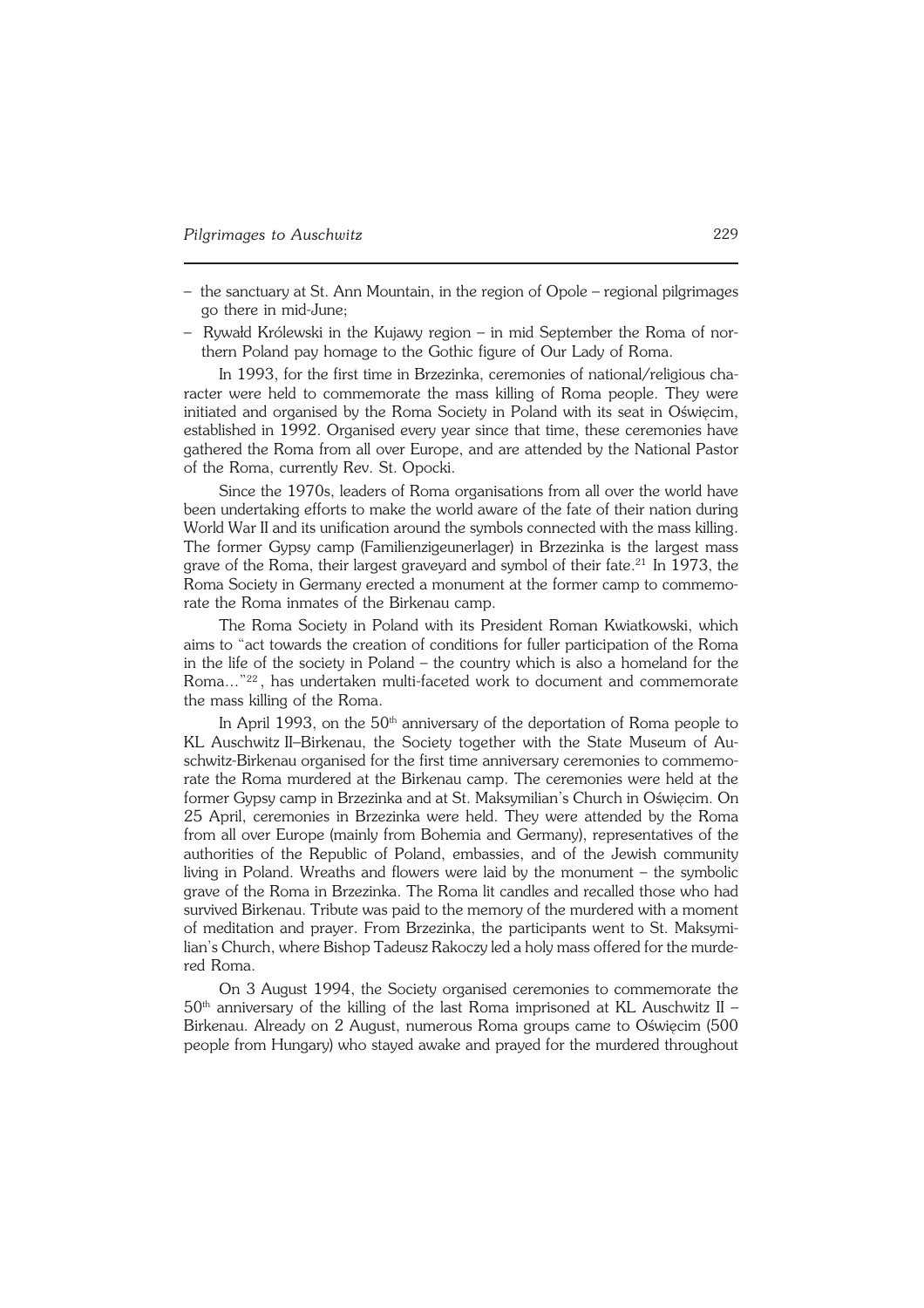the night by candlelight. On 3August, groups of Roma pilgrims from Poland and many European countries (including Ukraine, Bohemia, Slovakia, Austria, Germa− ny, Hungary) gathered by the monument at the former Gypsy camp in Brzezinka. The ceremonies held under the patronage of the then President of Poland Lech Wałęsa were also attended by representatives of the highest authorities of the Re− public of Poland and the ambassadors of Israel and Germany.

Since that time, the Society has been organising in Brzezinka (on 2 August) ceremonies to commemorate the Roma murdered at the camp. In 1997, these ceremonies were given special importance<sup>23</sup> when  $2<sup>nd</sup>$  August was declared the International Day of Remembrance of the Mass Killing of the Roma.

The arrivals of the Roma at Oświecim as above described, are in the nature of national/religious pilgrimages. Their aim is to pay homage to their compatriots murdered there, which they do in a religious manner, and to build their own natio− nal identity.

# **II. Pilgrimages of Jews**

During World War II, the Nazis murdered approximately 5–6 million Jews, which accounted for one third of the total Jewish population and approximately two−thirds of the Jewish inhabitants of Europe. Immediately after the war little was said about the massacre of European Jews. It was part of the Nazi crimes dealt with by the International Military Tribunal. It was only the trial of Eichmann (one of those who implemented the "Final Solution") held in Jerusalem in 1961, which gave the proper dimension and historical perspective to the Holocaust of Jews in Europe.

In the 1960s, the term "Holocaust" became commonly used. The word holo− causton comes from the Greek translation of the Old Testament of the 3<sup>rd</sup> century BC and means a sacrifice to God, burnt whole, that is a sacrifice consumed by fire. The term began to be used to mean the massacre of the Jewish nation by the Nazis. In this way that event was made distinct from other historic acts of genocide. <sup>24</sup>

In the initial period of the existence of the Jewish State of Israel, which was established on 14 May 1948, the subject of Holocaust was not discussed. The model to follow was then the kibutsnik, the soldier, and victims, often suspected of passivity and disability, were not mentioned (Holocaust survivors suffered very much because of that).<sup>25</sup> In 1951, the Israeli Parliament announced the "Holocaust Memorial Days", and in 1953, in Jerusalem, the Yad Vashem National Memorial Insti− tute was established, becoming a sanctuary for the Israeli. All the Jews who peri− shed as a result of the Nazi persecution, were posthumously granted Israeli citizen− ship and were referred to as "kdoshim" – "saints". Over time, the memory of the Holocaust became in Israel an element of the national ideology.<sup>26</sup>

As a result of what had happened during the World War II, many Jews lost their faith in God and man. Many of them did not know how to approach those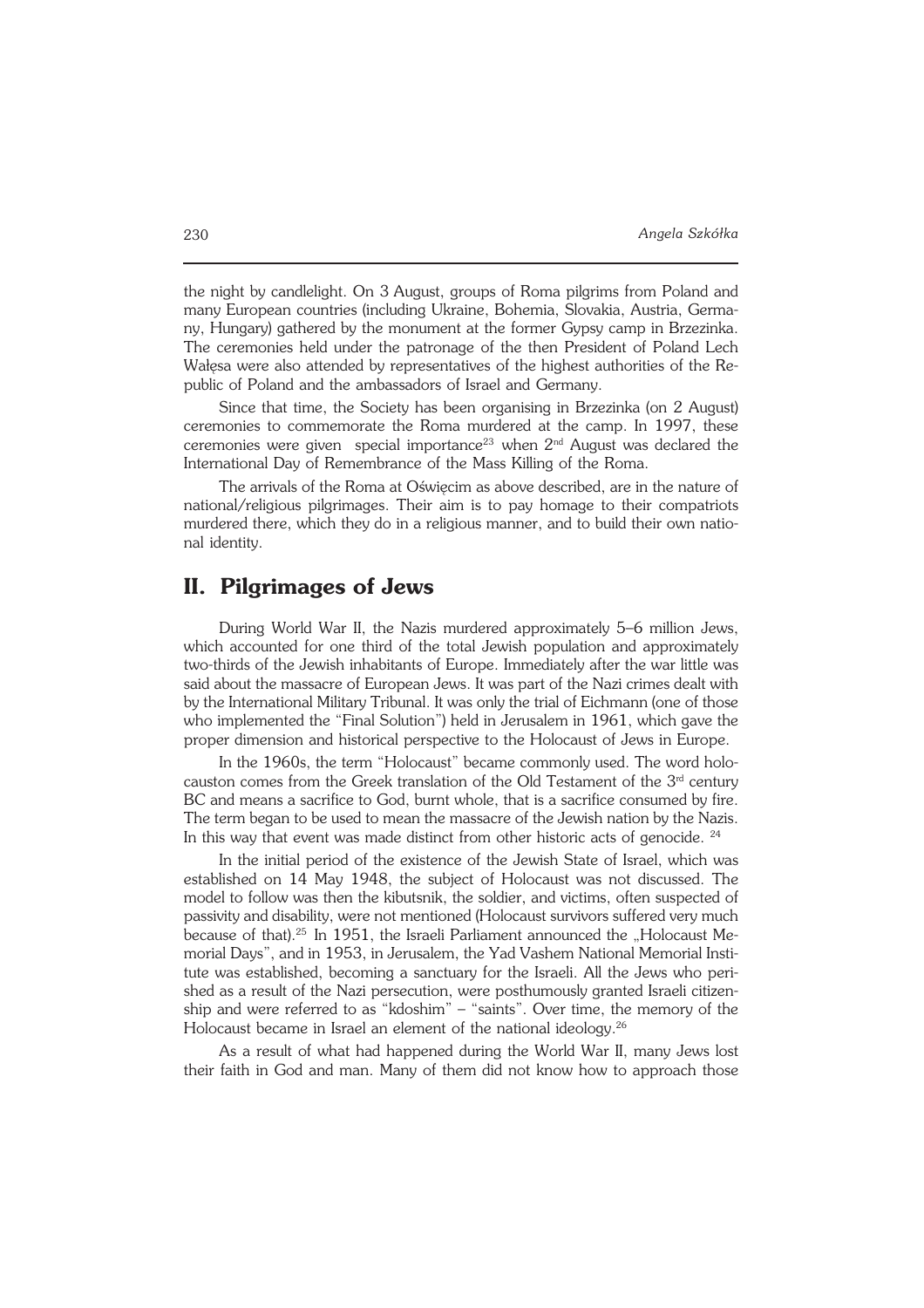

The March of the Living – march from Oœwiêcim to Brzezinka is to commemorate the "Death Route" of Jews to the crematoria (Photo by H. Matlak).

events – accept them with humbleness or revolt against God's decrees. The qu− estion was asked: "Where was God in Auschwitz?" And thus a principal element of the Jewish theology of the  $20<sup>th</sup>$  century was the question of God with respect to death camps. There are very differentiated views among Jewish theologians on this subject. Richard Rubenstein, for instance, believes that the only reply to death camps is to conclude that God is dead. Ignaz Maybaum claims, on the other hand, that God wanted the Holocaust and made Hitler a tool for it (like earlier God wan− ted the destruction of the first and the second Temple), and the Holocaust victims were not punished for their own sins but were innocent victims of the mass killing which had spread throughout the sinful world. What Jewish theologians have in common is certainly the association of the Holocaust with the rebirth of Israel.<sup>27</sup>

The vast differentiation of the Jewish community, both that scattered in the world and that in Israel, the many tendencies in Judaism and the increasing Jewish secularism have caused that the Jewish world is now determined by: 1. the memory of the Holocaust, together with the symbolism of Auschwitz, 2. the support to the state of Israel.

The former Nazi camp Auschwitz II – Birkenau has become the symbol of the Jewish Holocaust also described by the Hebrew term Shoah, and the Jewish largest graveyard. Writing about Oświęcim as a Jewish graveyard, a symbol of their pain,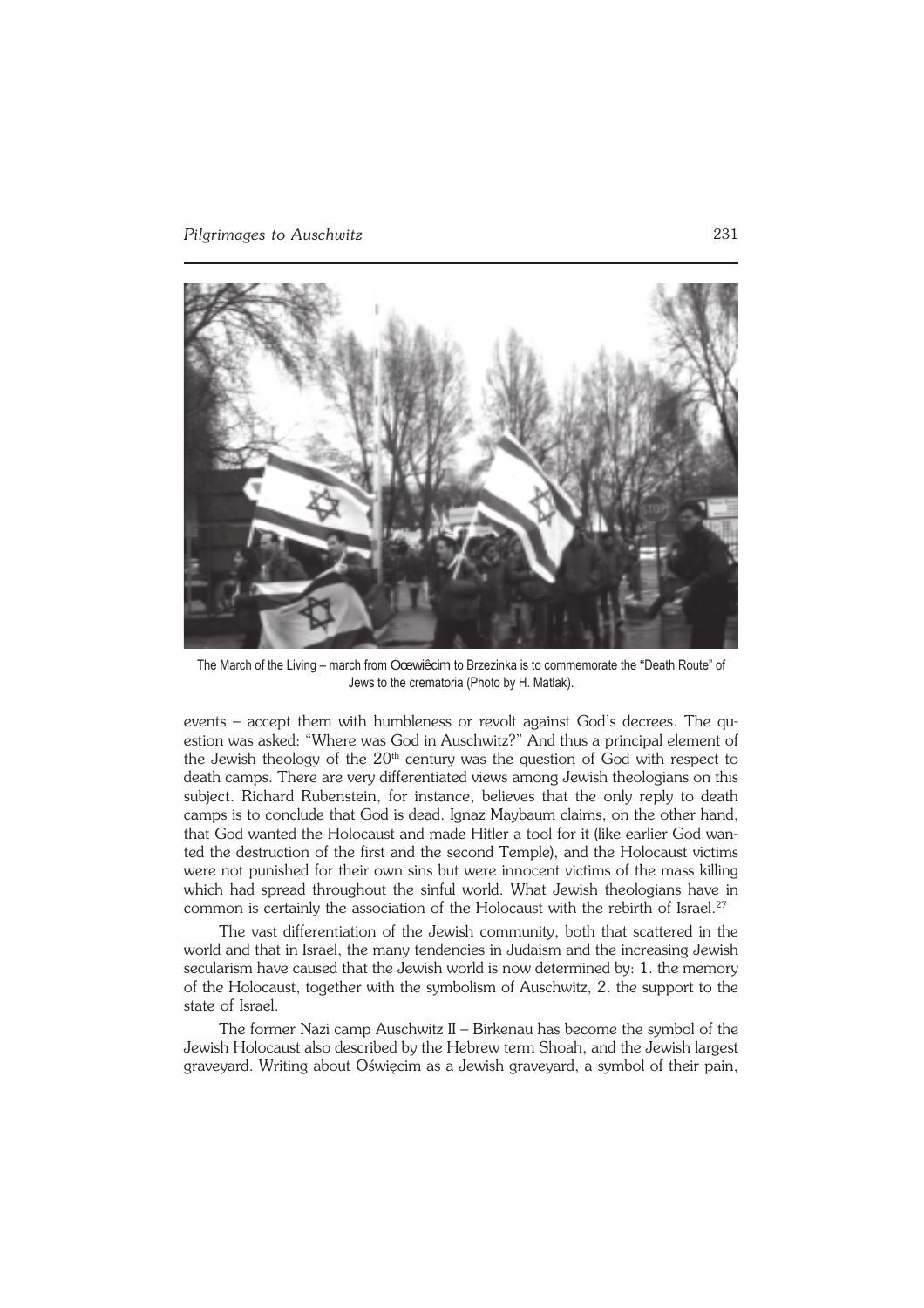

Groups of Jewish youth during the March of the Living (Photo by H. Matlak).

suffering and despair, we should consider the place it occupies in the awareness of the Poles. After World War II, the communist authorities in Poland began to use the symbol of Auschwitz for propaganda purposes. The nationalities of the camp vic− tims were concealed, which complied with the Stalinist doctrine of denying the importance of ethnic features. In order to maintain the hatred of Germans (espe− cially West Germans), Auschwitz was created as a symbol of mainly Polish suffering caused not as much by the Nazis but by the Germans.<sup>28</sup> The impact of communist propaganda is still noticeable today. A survey done in 1995 demonstrated that only 8 percent of the Poles associated Auschwitz with the Holocaust of the Jews.<sup>29</sup>

Regrettably, many Jews coming to Poland are unaware that Poles too peri− shed at Auschwitz. The lack of knowledge is one of the causes of many conflicts around Auschwitz.

Arrivals of Jews in Oświęcim commenced at the beginning of the 1970s. Due to the political situation in Poland, they began on a mass scale in the 1980s, and above all, after the breakthrough in 1989. The Jewish groups arriving in Poland usually follow the trail of the places connected with the Holocaust, "the trail of graveyards". In most cases they are not interested in the many years of history of Jews on Polish soil.

For millions of Jews, Auschwitz is not only a symbol but a genuine graveyard. Almost every living Jewish family in Europe has relatives who perished in that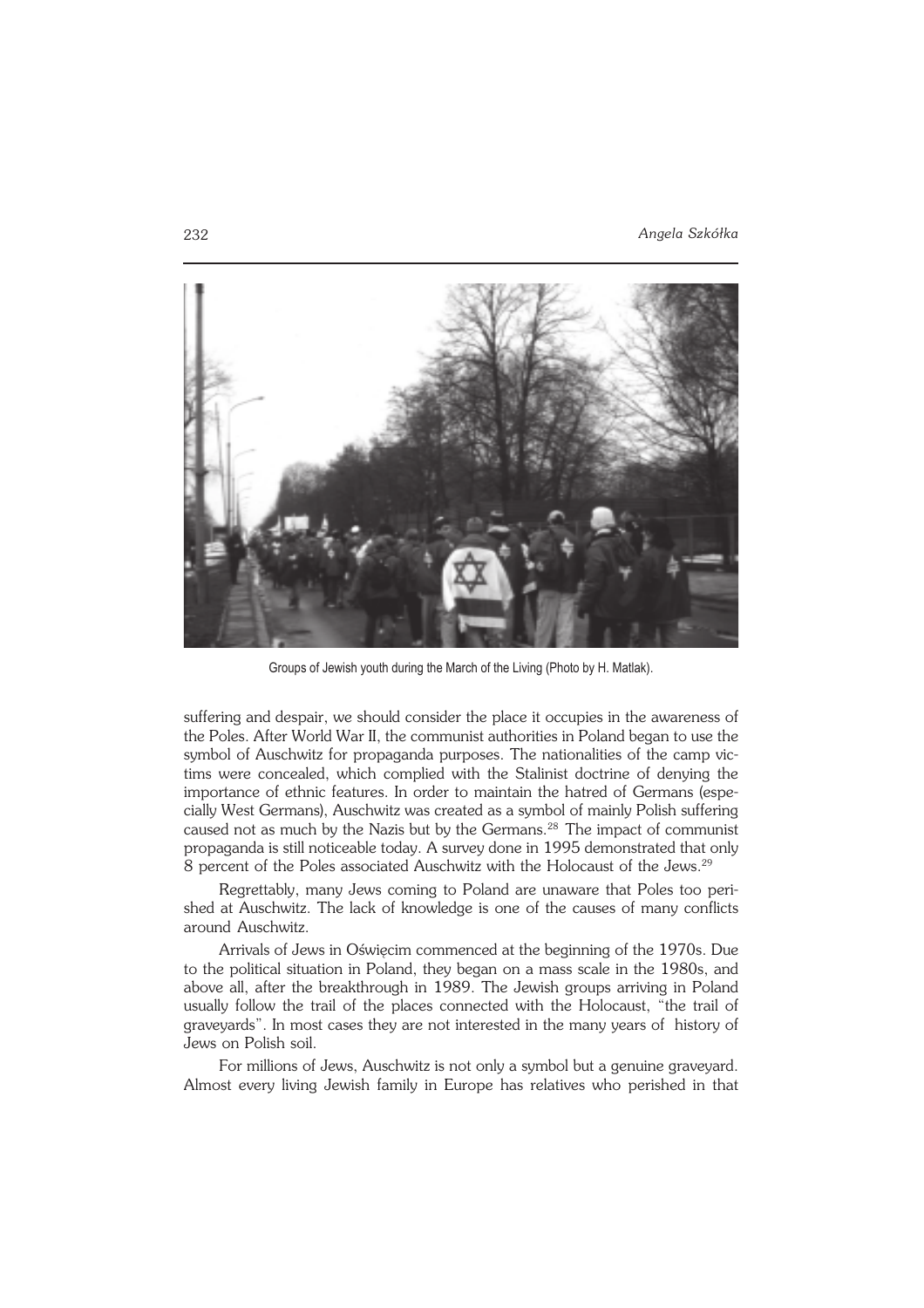

Polish group during the March of the Living (Photo by H. Matlak).

camp. In the Jewish tradition, a graveyard *"bet olam"* – the house of eternity, *"bet kvarot"* – the house of graves, also called *"bet chajim"* – the house of life, is a sacred place forever belonging to the dead resting there. It is not important what is on the surface – what matters is what the ground conceals. At the burial place tombstones are put, called in Hebrew matsevah. According to the tradition, relati− ves of the dead say the kaddish by the graves, light candles and lay stones. The kaddish is an old prayer in Aramaic. It is not a direct prayer for the peace of the dead person's soul, but a hymn to the Kingdom of God, since the religious Jew remembers that everything – also life and death – is in God's hands.<sup>30</sup> Ceremonies held on Jewish graveyards also take place at Auschwitz II -Birkenau.<sup>31</sup>

The Jewish groups coming to the Museum visit the area of the Museum in great detail, both in Oświęcim and in Brzezinka. In the former Auschwitz I they visit above all the so−called Jewish Barrack (block no. 27) which houses an exhibition on "Jewish Martyrdom and Struggle", the gas chamber and Crematorium I.

All Jewish groups coming to the Museum always visit the area of the former KL Auschwitz II – Birkenau. There are the ruins of gas chambers and crematoria where mainly Jews were murdered and burnt. At the ruins of one of the crematoria, at the unloading ramp in Brzezinka, and in the last room of the "Jewish Barrack", these groups organise religious ceremonies. They light candles, usually six, which symbolise the 6 million victims of the Holocaust, sign mourning religious songs, say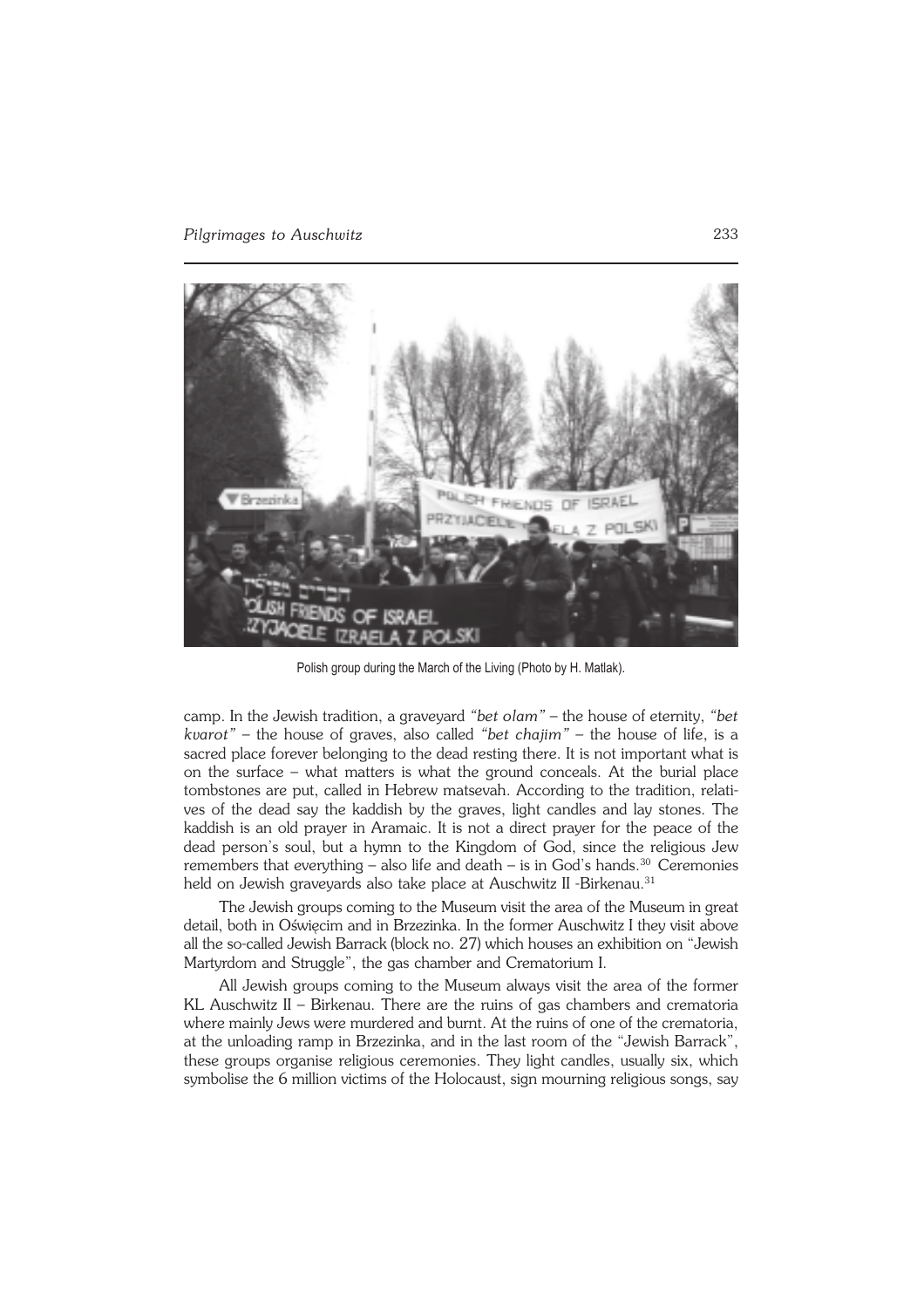

Gate of the former camp in Brzezinka (Photo by H. Matlak).

the kaddish, place by the ruins of the cre− matorium matsevah−shaped plates with the names of the murdered and read the− se names aloud.

Since 1988, upon the initiative of the Israeli Ministry of Education and the "March of the Living" organisation, the March of the Living has been organised in Oświęcim on the "Holocaust Memo− rial Day". The three−kilometre march from Oświęcim to Brzezinka is to commemo− rate the "Death Route" of Jews to the crematoria, and also to instil in the young generations the memory of the history of Shoah. The initiator and the leader of the action is a member of the Knesset, Avra− ham Hirshon. The March is attended abo− ve all by Jewish youth from all over the world, and by Holocaust survivors. It is preceded by a year's long educational pro− gramme organised for Jews all over the world. <sup>32</sup>

The first March of the Living in 1988 gathered a group of more than a thousand of young Jews. Initially, the Marches were organised every two years, and beginning

from 1996, they are held every year. Until 1998, approximately 30,000 young Jews participated in them.

Th sequence of the ceremonies connected with the March is always the same. On the area of the former KL Auschwitz, day one of the ceremonies starts with a moment of meditation by Crematorium I, where Jews light candles and say prayers. After the playing of a mourning tune and the signal sounded on a ram horn, the shofar, the sound of which is a call for divine grace, a march sets off. The groups participating in the ceremonies are guided by Holocaust survivors. During the three− kilometre march, the names of Jews – Holocaust victims are read aloud.

After reaching Brzezinka, Jews say the kaddish together. The state officials participating in the March give formal speeches, and then young Jews walk all over the area of the former camp. They light candles on the railway line by the ramp, at the ruins of the crematoria (usually 6 symbolic candles) and place in the soil plates symbolising matsevahs.

Apart from Jewish youth from all over the world (in 1996, Jewish youth from 38 countries participated in the March) and Holocaust survivors, these ceremonies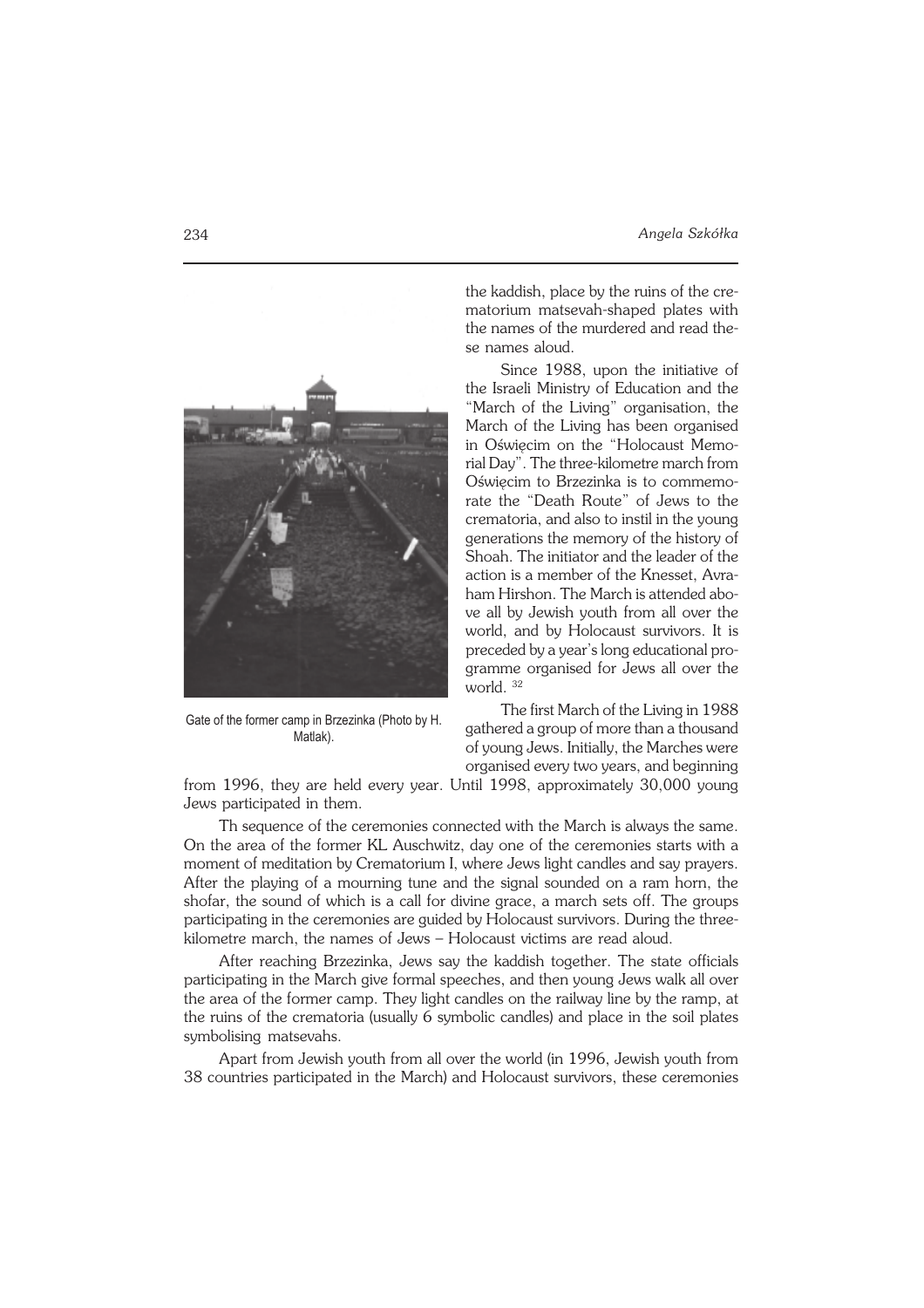

On the railway to Brzezinka – candle and matzevah-shaped plates with the names of the murdered (Photo by H. Matlak).

are also attended by Israeli politicians and representatives of the Polish authorities and Polish youth (for the first time in 1996). The March organised in 1998, on the 50th anniversary of the establishment of the state of Israel, was attended by *inter alia* the Polish Prime Minister Jerzy Buzek and the Prime Minister of Israel Benja− min Natanyahu.33 In addition to Oświęcim and Brzezinka, the participants in the March also visit other towns and cities connected with the Holocaust.

In recent years, in addition to the March of the Living, Jews started to organi− se at the Museum other anniversary ceremonies to commemorate the Holocaust victims. In 1993, in connection with the  $50<sup>th</sup>$  anniversary of the outbreak of the uprising in the Warsaw Ghetto, many groups of Jews from all over the world came to Poland. After the anniversary ceremonies in Warsaw, the then Israeli Prime Minister Icchak Rabin who participated in them, came to Oświęcim together with a group of several hundred Jews. In the former Auschwitz I camp he visited *inter alia* the "Death Block", the "Jewish Barrack", the gas chamber and Crematorium I, and laid flowers by the "Wall of Death". He then went to the former Auschwitz II– Birkenau camp. There, the rabbi accompanying him, together with the participants in the ceremonies, said the kaddish.

On 26 January 1995, the day before the  $50<sup>th</sup>$  anniversary of the liberation of the Auschwitz camp, Jewish religious ceremonies were held on the area of the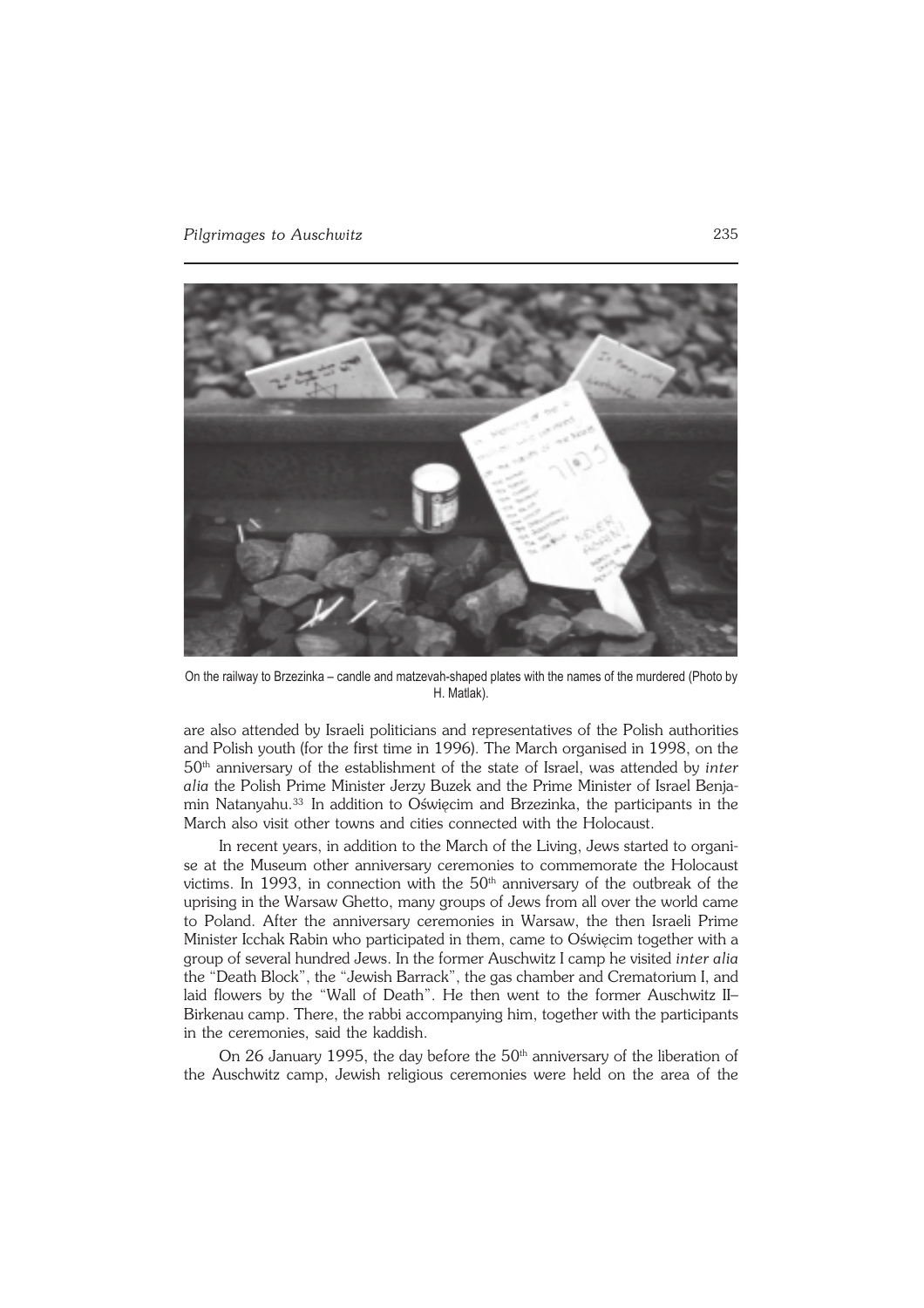former camp in Brzezinka. The kaddish was said by the ruins of the crematoria, and candles were lit. The President of the Co−ordination Committee of Jewish Organi− sations in Poland said: "We are in the world's largest Jewish graveyard, so please keep completely silent. We are beginning a religious ceremony without listing the names of the distinguished guests.'' Those ceremonies were attended *inter alia* by a group of several hundred pilgrims from Israel, USA, Russia and all over Europe.<sup>34</sup>

On the following day, the  $50<sup>th</sup>$  anniversary of the liberation of the camp was commemorated. During the ceremonies the following prayed for the murdered: the Chief Rabbi of Poland Pinchas Menachem Joskowicz (he said the kaddish), Bishop Tadeusz Rakoczy (praying for the murdered, the liberators, the survivors and the murderers, he referred to St. Maksymilian Kolbe and St. E. Stein), Father Sergiusz Dziewiatowski – representing the Orthodox Church. A prayer on behalf of the Evangelical/Augsburg Church was said by Bishop Rudolf Pastucha, and the last to pray were the Moslems: Imam Mahmud, Taha Żuk and Ahmud Berger. <sup>35</sup>

Religious ceremonies organised by Jews will certainly be held increasingly frequently on the area of the former KL Auschwitz camp. Their religious tourist arrivals at Oświęcim are usually in the nature of pilgrimages with a national bent. There are different opinions about these arrivals and about the meaning given to the Holocaust by Jews. Their religious and secular dimensions are emphasised. In religious terms, they are described as "a new religious movement", and in the secular dimension, as "a ritual confirming who Jews are".

## **III. The ecumenical pilgrimage**

The ecumenical pilgrimage for "peace and life" arrived for the first time at Oświęcim on 8 December 1994. More than 100 people from all over the world – Christians, Jews, Indians, Mormons, Buddhist monks – participated in the Interna− tional Peace March organised by the Buddhist religious community Nipponzan My− ohoji. The route of the 243−day March led from Oświęcim through *inter alia* Bohe− mia, Austria, Serbia, Bosnia, Israel, Iraq, Pakistan, Cambodia, Vietnam, to Hiroshi− ma and Nagasaki.

The participants in the March, staying in Oświęcim for a few days, organised joint prayers and meditations on the area of the former camp. During the first stage, between Oświęcim and Pszczyna, disabled people from Holland and a group of 70 veterans of the war from Norway were among those who joined the march.

The aims of this pilgrimage are defined as follows: offering prayers for the victims of all wars, pondering over and considering deeply the causes of the military expansion and the tragedy of World War II, supporting civil organisations in their voluntary work for peace in the world, learning lessons from history, and promising to act only without violence through self−discipline and (self) purification. One of the conditions for participation was to take part in the daily ecumenical prayers. The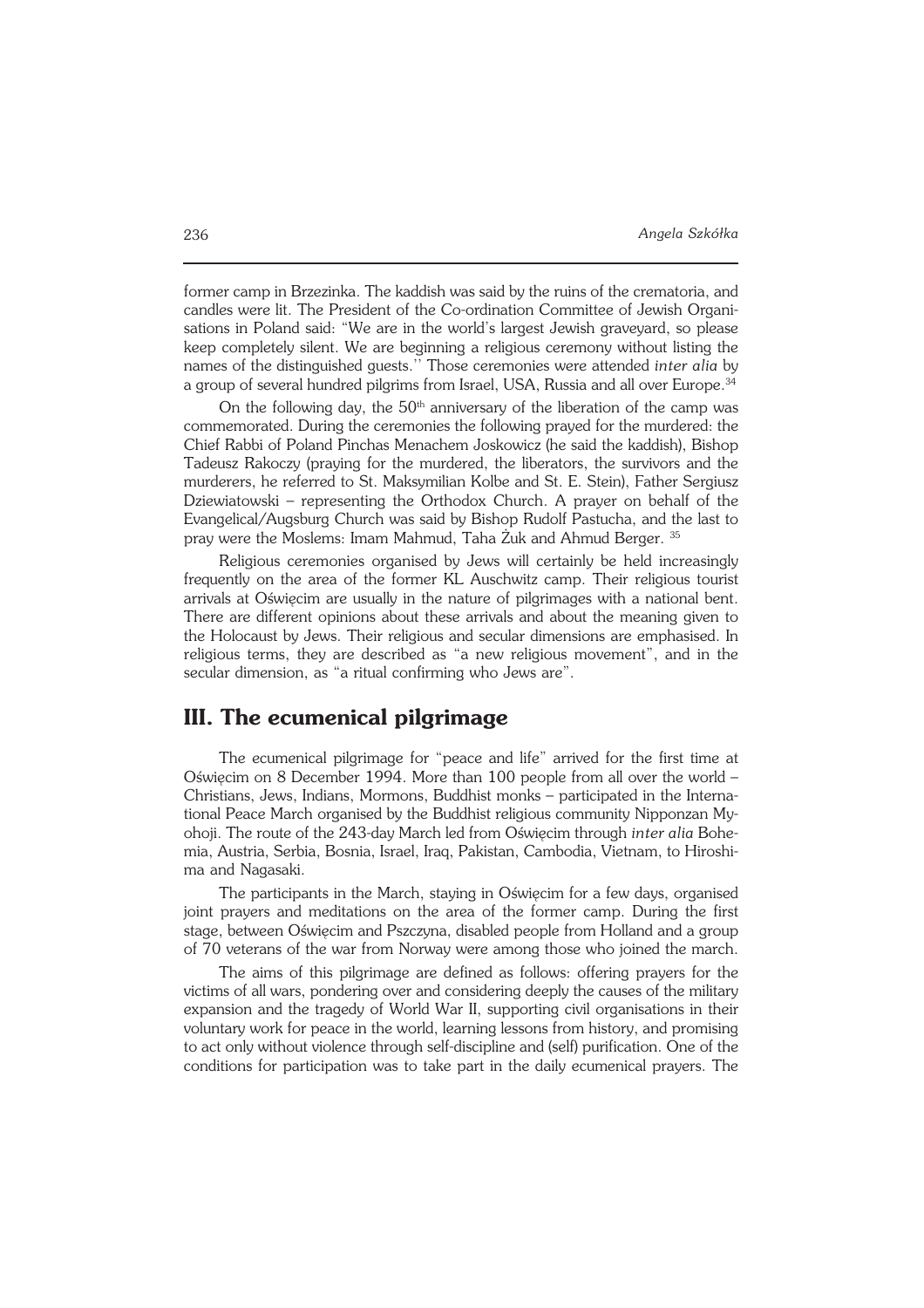ecumenical pilgrimage was a form of a response "... to all those sufferings, misfor− tunes and poverty caused on the earth by wars ..." 36

The ecumenical pilgrimages initiated by the International Peace March have been coming (every year since then) to Oświęcim to the International Oświęcim Meditations. The organiser of this ceremony is mainly the Buddhist community of New York. A group averaging 100 to 150 people, including pilgrims from America, Germany, Poland, France, Switzerland, Belgium and Italy, of the Jewish, Buddhist, Christian and Islamic traditions, come to Oświęcim for 5 days to participate in prayers and meditations on the area of the former camp. Some of those people combine Buddhist practices with the acceptance of other religions – Judaism, Chri− stianity or Islam.

Their five-day stay in Oświecim includes: <sup>37</sup>

- visiting the area of the former camp;
- daily joint meditations in the morning, in the hall of the Museum;
- daily services for followers of different religions;
- daily meditations and prayers at the unloading ramp of the former camp in Brze− zinka;
- ceremonies in the ruins of the crematoria and by the International Memorial to the Victims of Fascism;
- a multi−religious service by the "Wall of Death" by block no. 11. The services are said by the clergy participating in these events, usually priests, a rabbi and an imam.

The multi−religious service by the "Wall of Death" combines liturgical elements of various religions, *inter alia* lighting candles, Buddhist bowing, the sign of the cross, the saying of the kaddish, the tune on the shofar, or the marking of the heads of the participants in the service with ash.

During the meditations at the ramp in Brzezinka (three sessions half an hour each), the names of the victims of the Auschwitz camp are read aloud, and the beginning and end of the meditation is marked by the blowing of the shofar.

People coming on the ecumenical pilgrimage are oriented at spiritual development and they arrive at Oświęcim above all for religious motives.

## **IV. Analysis of the tourist arrivals at the museum**

Tourist arrivals at the State Museum of Auschwitz−Birkenau are registered by the Museum's Educational Department. The data available from the Museum give the numbers of people who register their arrival by, for instance, requesting the services of a guide. Persons who do not register are not included in the statistics. Between 1946 and the end of 1998, the Museum was visited by 24,305,931 people of whom 6,062,931 were foreigners.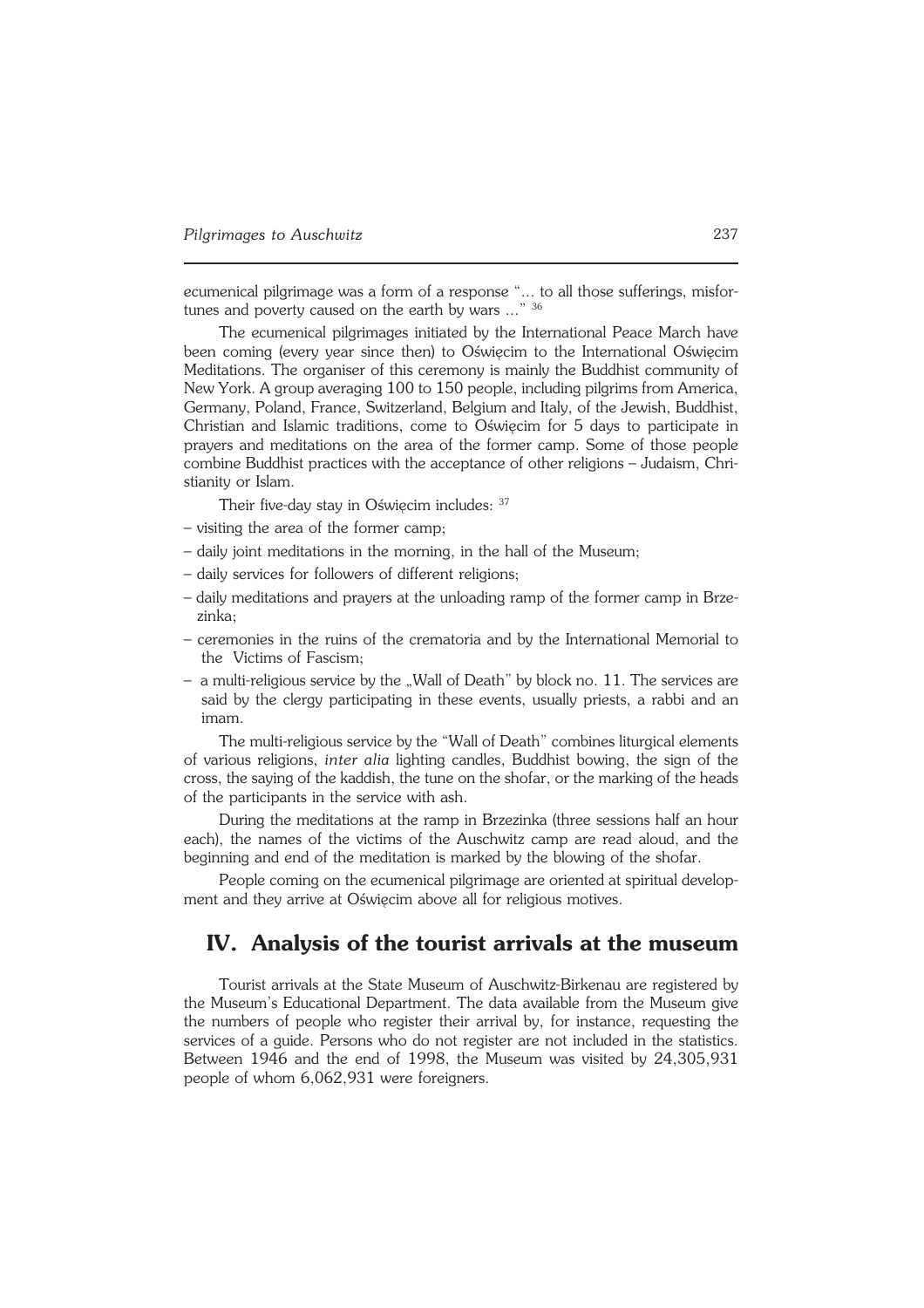Until the end of the 1950s, the Museum was visited every year by 100,000− 200,000 people. Among the visitors the dominating group were former inmates of KL Auschwitz, their families and friends. Visitors from abroad constituted between 3 to 11 percent of the total number of arrivals. A decisive majority among them were representatives of the "brother" socialist countries.

Since the beginning of the 1960s, there has been an increase in the number of visitors – on average between 300,000 and 500,000 annually. The number of visitors was the highest in 1967– 640,997, which was connected with the unveiling of the International Memorial to the Victims of Fascism in Brzezinka.

In the 1970s, the number of visitors to the Museum was about 700,000 a year. The highest number was noted in 1972 – 807,813, when the first anniversary of the beatification of father Maksymilian was commemorated, and in 1979 – 739,775 people, when John Paul II visited Oświęcim during his first pilgrimage to Poland. With the election of the Pole – Karol Wojtyła as the Pope (in 1978) the interest in Poland grew. Foreigners accounted for 20 to 30 percent of the total number of visitors at that time.

Martial law was introduced in Poland on 13 December 1981, which closed the borders of the country to foreign tourists, and markedly affected the number of tourists visiting the Museum. The most serious decrease, however, was noted in 1982, when foreign guests accounted for as little as 4.3 percent of the visitors.

Major changes took place in the breakthrough year of 1989. The collapse of the communist system in Europe resulted in an almost complete disappearance of tourists from the eastern block countries (it was the last year of subsidised school and company excursions organised in the socialist countries) and an increase in the number of visitors from the West.

Between 1989 and 1998, the annual number of visitors to the former KL Auschwitz totalled 500,000. Foreign tourists at that time constituted 42−48 per− cent of the total number of visitors. The largest numbers of foreigners are now coming from the USA, Germany, UK, France, Italy, Israel, Norway, Holland and Denmark.

An increase in the number of tourists from Israel was noted at the Museum beginning from 1990 when the diplomatic relations between Warsaw and Tel Aviv were restored. For comparison, in the years 1959−1990, the Museum in Oświęcim was visited by 23,496 people from Israel, while in 1996 only, there were 20,214 visitors. This increase is also due to the "March of the Living" organised since 1988.

Since 1968, the Museum has also been recording the numbers of visitors to Brzezinka. Between 200,000 and 300,000 come every year. By 1990, on average 40 percent of visitors to the area of the Museum also came to see Brzezinka. In 1991−1998, an increase in the number of tourists was noted. They accounted on average for more than 50 percent of visitors to the Oświęcim part of the Museum. The growing interest in the Brzezinka area of the Museum in the 1990s can be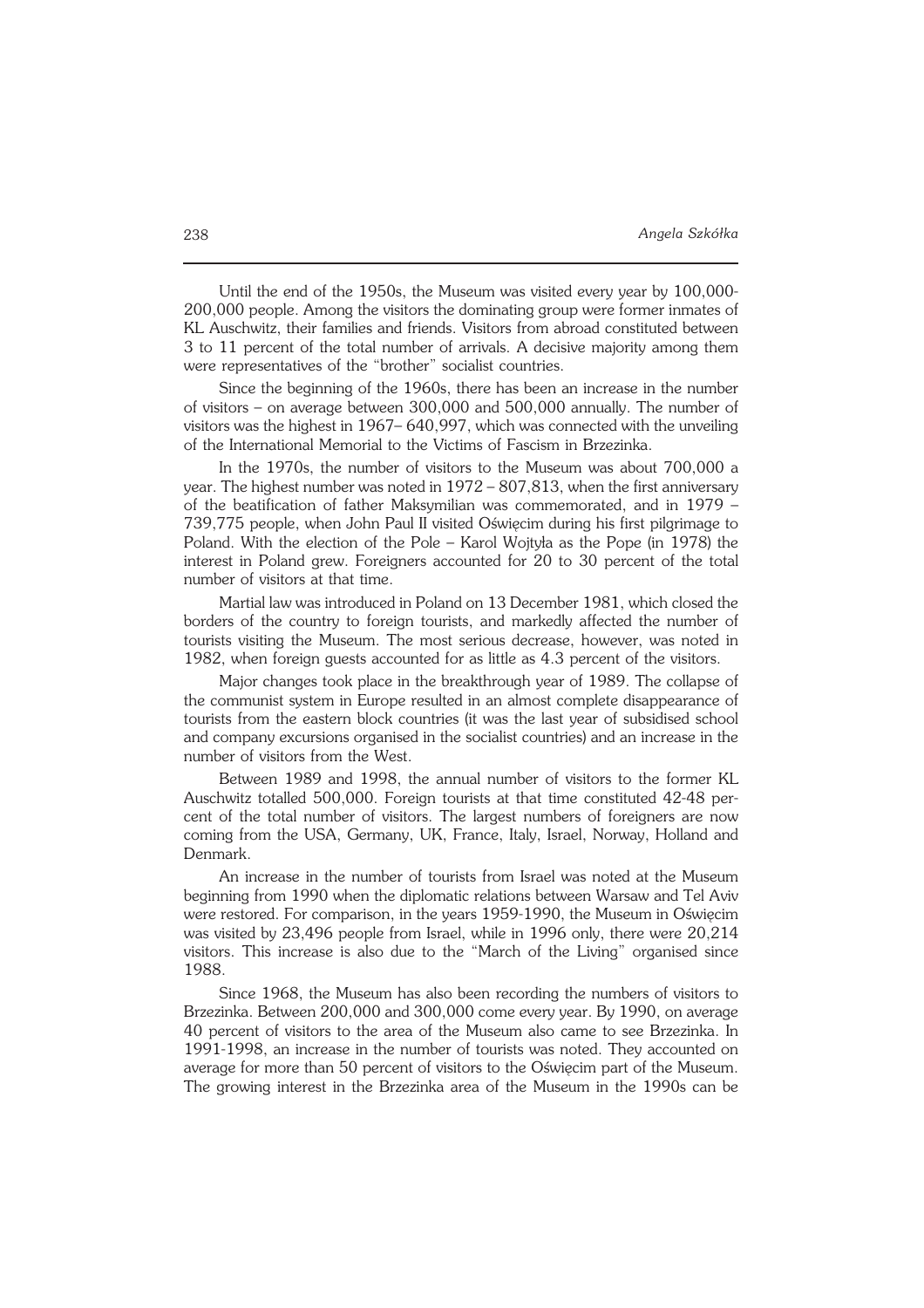

Fig. 1. Tourist arrivals at the State Museum of Auschwitz-Birkenau in 1946-1998.

*Source*: Prepared by the author based on the data from the State Museum of Auschwitz-Birkenau.

associated with the increasing awareness of the role of KL Auschwitz II – Birkenau in the mass killing action.

A considerable percentage of those who come to the State Museum of Au− schwitz−Birkenau are young people. In the years 1960−1998 (no data available for the previous years) 7,094,958 arrived, of whom only 11.3 percent were young people from abroad.

The statistics of the numbers of young visitors, kept since 1960, indicate that the percentage of young people is on the increase. In 1960−1965, they averaged 15 percent of the total number of visitors, in the 1970s – between 25 and 30 percent, in the 1980s – 30−40 percent, and in the 1990s – approx. 50 percent.

Young people from Poland form a decisive majority of the young visitors arri− ving at the Museum (in 1960−1998, as much as 88.7 percent of the total).

Between 1960 and 1989, young people from abroad accounted on average for 5.2 percent of the total number of young visitors to the Museum. A decisive increase in the number of young visitors has been noted at the Museum since 1991. Over the past eight years they accounted for 25.7 percent of the total num− ber of young people.

### **Seasonal variations in the tourist movement**

Tourist arrivals at the Museum culminate between April and November. More than 90 percent of the tourists came at that time, while the number of tourists is the smallest in December, January and February.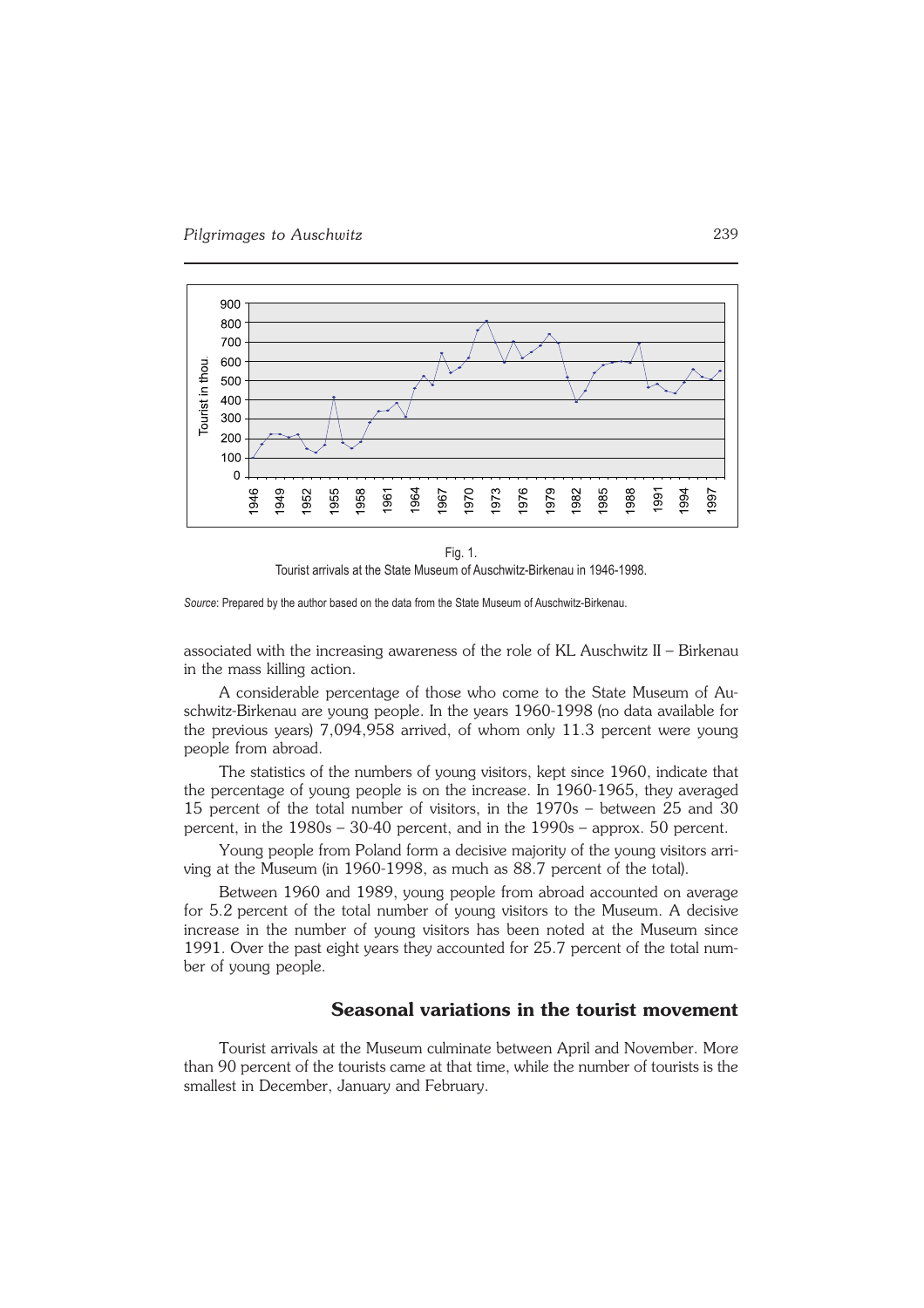



*Source*: Prepared by the author based on the data from the State Museum of Auschwitz-Birkenau.



Fig. 3. Young people from Poland and abroad visiting the State Museum of Auschwitz-Birkenau in 1960-1998.

*Source*: Prepared by the author based on the data from the State Museum of Auschwitz-Birkenau.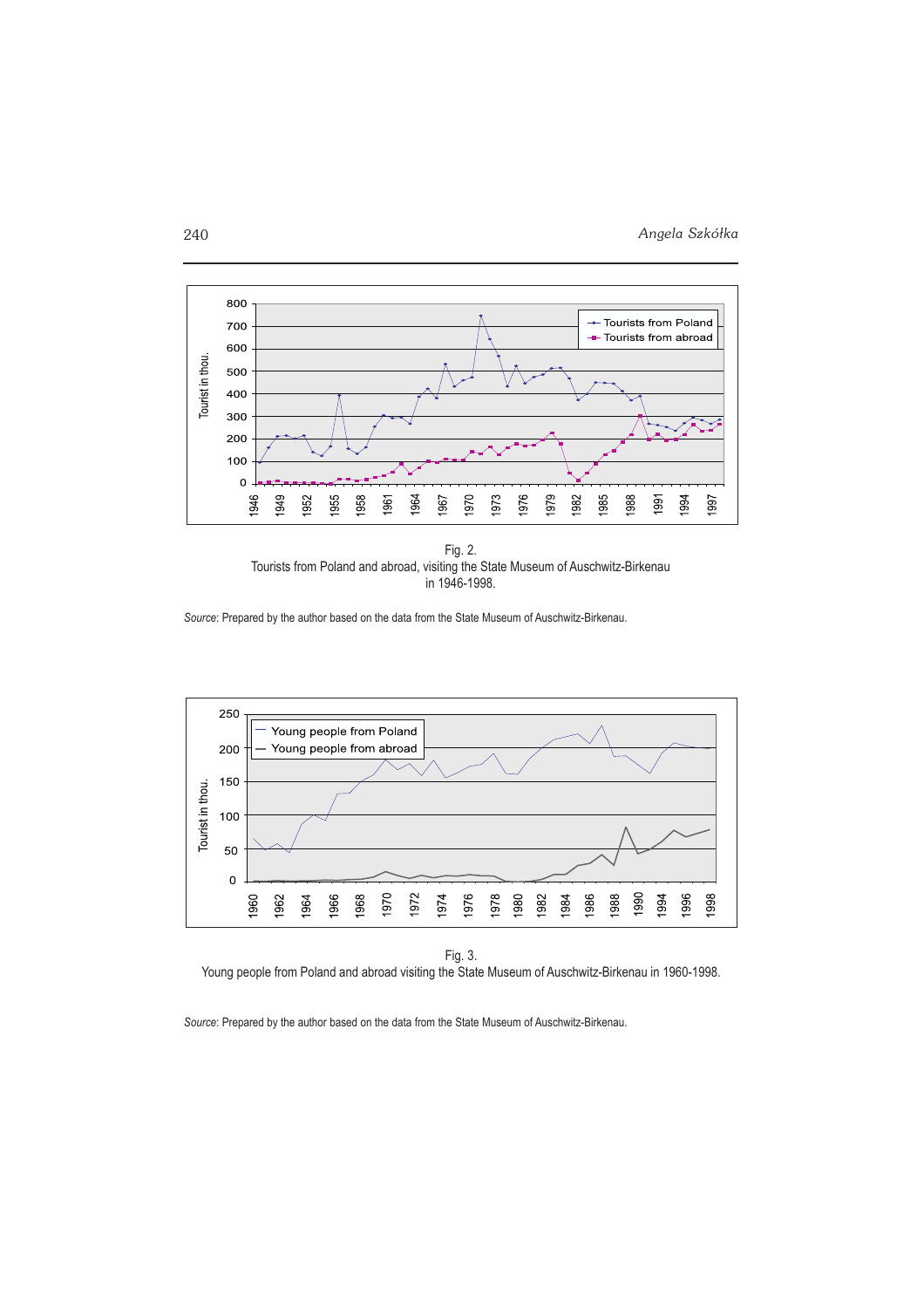

Fig. 4. Seasonal variation of the tourist arrivals at the Museum – tourists from Poland in 1998.

*Source*: Prepared by the author based on the data from the State Museum of Auschwitz-Birkenau.



Fig. 5. Seasonal variation of the tourist arrivals at the Museum – foreign tourists in 1998.

*Source*: Prepared by the author based on the data from the State Museum of Auschwitz-Birkenau.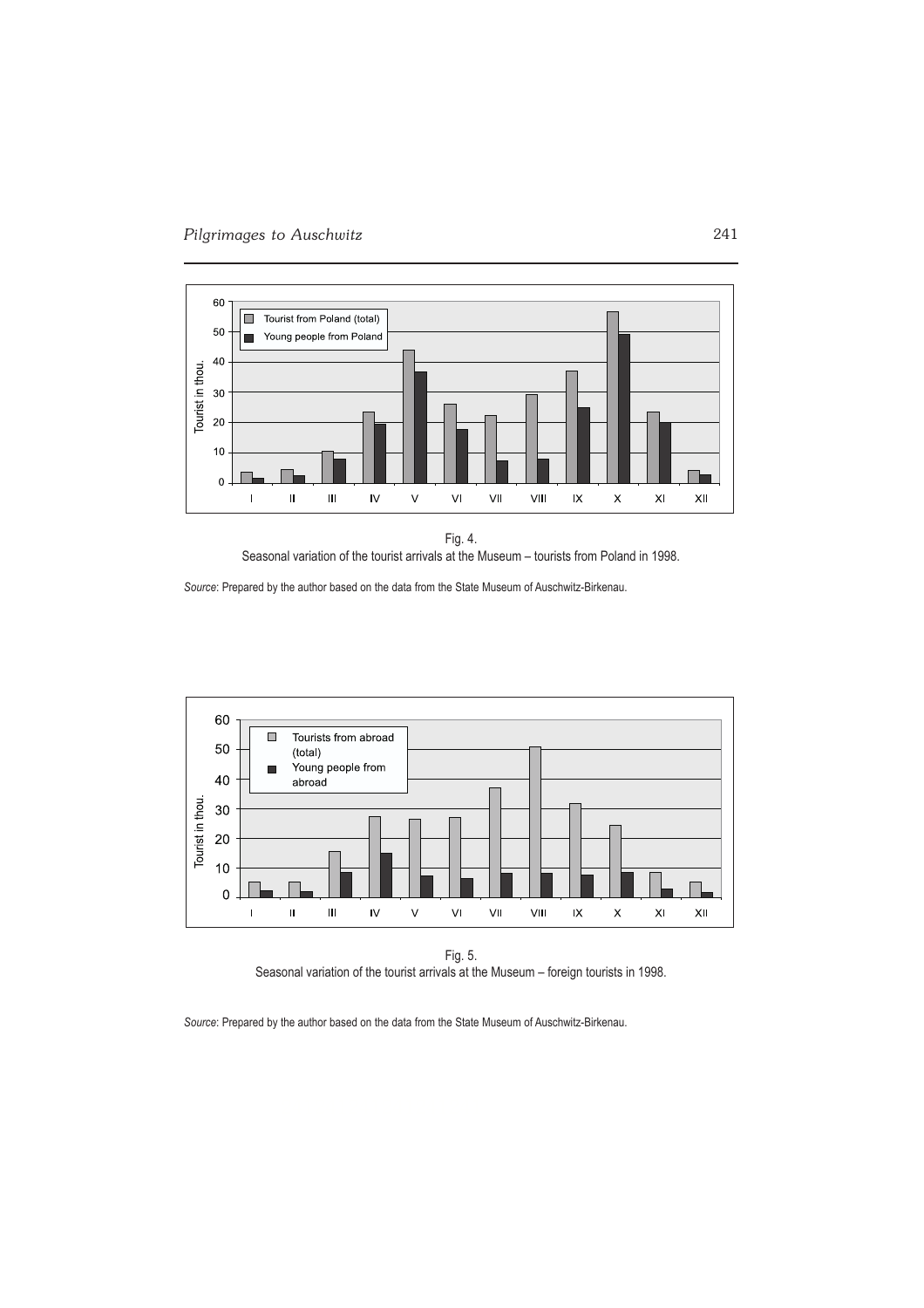The arrival of tourists from Poland are largely connected with the numerous anniversaries and ceremonies at the Museum. These include:

– the anniversaries of the first transport of Poles to the camp (June);

– the manifestations on All Saints' Day;

– the manifestations on the anniversary of the outbreak of World War II;

– the masses organised on the occasion of the anniversaries of the canonisa− tion and the martyr'' death of father M. Kolbe.

Since a decided majority of Polish youth come to the Museum on school excursions, the largest number of these excursions occur in the months of April to June and September to November, whereas a considerable decrease is noted in the summer holiday months of July and August.

Foreign tourists arrive in the highest numbers in the summer months of July and August (more than 30 percent). Since 1988, the March of the Living has been organised in April and thus the number of foreign tourists, particularly young pe− ople, is high.

#### **Notes:**

<sup>1</sup> F. Piper, *Ilu ludzi zginęło w Auschwitz* [How many people perished at Auschwitz], Oświęcim 1992.

<sup>2</sup> A. Jackowski, *Pielgrzymki = turystyka pielgrzymkowa = turystyka religijna ? Roz− ważania terminologiczne.* [Pilgrimages = pilgrimage tourism = religious tourism? Termino− logical considerations], "Turyzm" 1998, vol. 8, book 1, p.10.

3 Ibid., p. 15−17.

<sup>4</sup> A. Jackowski, *Zarys geografii pielgrzymek* [An outline of the geography of pilgrima− ges], Cracow 1991, p. 33−45.

<sup>5</sup> *Kodeks Prawa Kanonicznego* [Canon law code] of 25 January 1983, book IV, part 3 *Miejsca i czasy święte* [Sacred places and times] , Kan. 1230 – 1234.

<sup>6</sup> For the first time the beatification was announced by the Pope. Before, it had been announced by bishops or cardinals.

<sup>7</sup> Father Maksymilian was the first to be elevated to sainthood by John Paul II.

8 Information obtained in an interview of staff of the Visitors' Service Section of the Museum.

<sup>9</sup> A. Jackowski, *Pielgrzymki i turystyka religijna w Polsce* [Pilgrimages and religious tourism in Poland], Warsaw 1991, p. 74 – 84.

<sup>10</sup> Information obtained in the author's interview of staff of Visitors' Service Section of the Museum.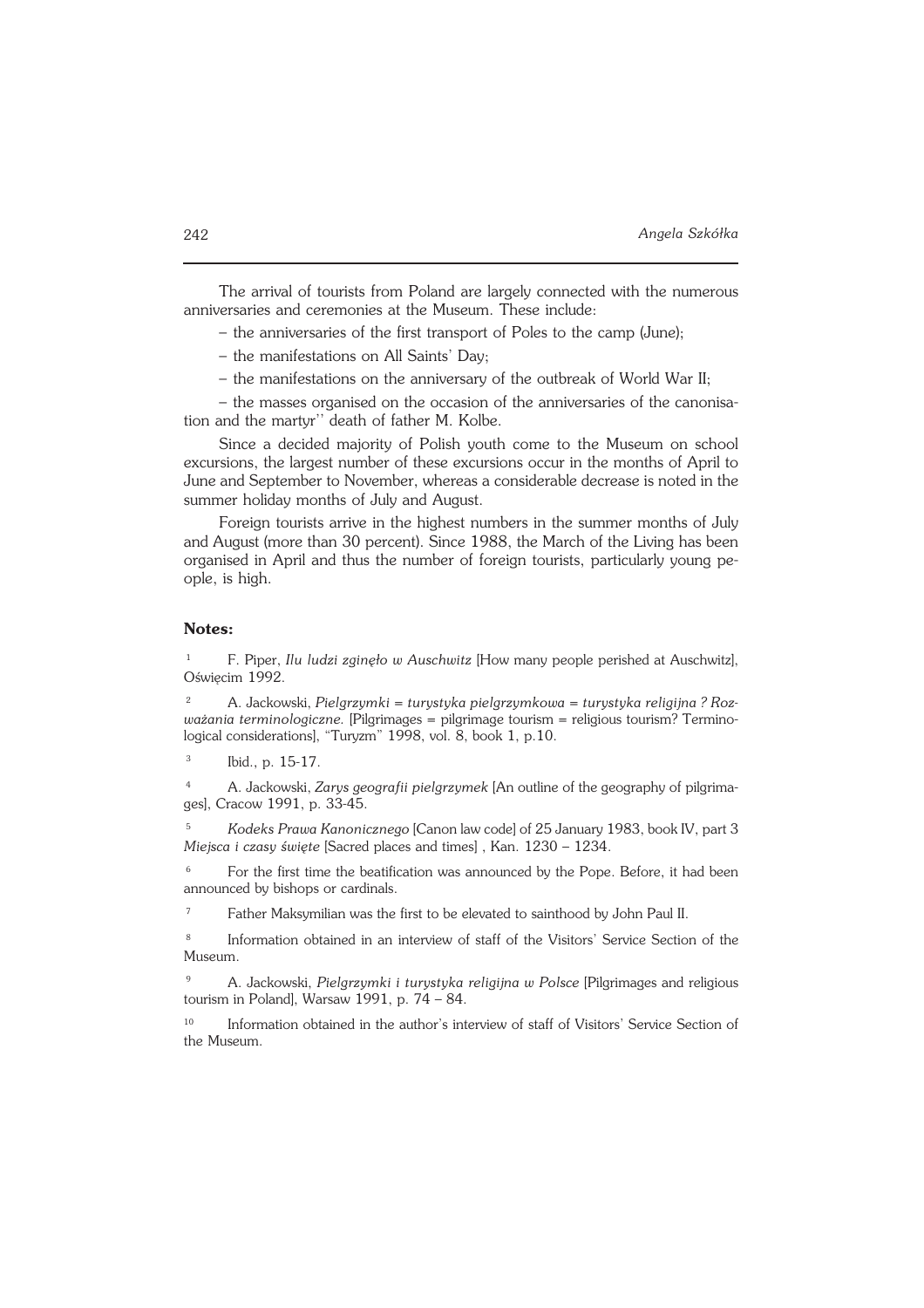<sup>11</sup> The chapter prepared on the basis of press cuts kept in the Museum library, in the file "Maksymilian Kolbe", and above all, the author's interview of the first parish priest of St. Maksymilian's Church, Bishop Kazimierz Górny.

<sup>12</sup> Information from a leaflet produced by The St Maksymilian Kolbe Centre in Harmę− że, received from one of the Franciscans in Harmęże.

<sup>13</sup> F. Szęch, *Franciszkański Ośrodek św. Maksymiliana Kolbego w Harmężach* [The St. Maksymilian Franciscan Centre in Harmęże], "Biuletyn Towarzystwa Opieki nad Oświęci− miem"1997, no. 31, p. 53.

<sup>14</sup> Information from the leaflet of The St Maksymilian Kolbe Centre in Harmęże. Ad− dress of the Centre: oo. Franciszkanie, ul. Franciszkańska 12, 32 – 600 Oświęcim – Harmę− że, tel. (033) 430711

<sup>15</sup> On 18 July 1998, Harmęże hosted a group of 150 pilgrims from Poland – informa− tion from the Centre. So far the Centre is not keeping any statistics of the visitors.

<sup>16</sup> W. Pająk, *Maksymilian Kolbe – Werk – 20 lat w służbie pojednania. Relacja z uroczystości w Oświęcimiu i we Freiburgu* [Maksymilian Kolbe – Werk – 20 years of work towards reconciliation. An account of the ceremonies in Oświęcim and in Freiburg], "Biule− tyn Towarzystwa opieki nad Oświęcimiem" 1994, no. 20.

<sup>17</sup> The chapter prepared on the basis of press cuts kept in the Museum library, in the file "Edyta Stein".

<sup>18</sup> M. Jagiełło, *Partnerstwo dla przyszłości* [Partnership for the future], Warsaw 1995, p. 281 – 282.

<sup>19</sup> In Western Europe, the Roma are Protestants or Catholics, in the Balkans they profess Islam or Orthodox Christianity. A. Bartosz, *Nie bój się Cygana* [Do not fear the Gypsies], Sejny 1994, p. 93 – 94.

<sup>20</sup> European Gypsies make pilgrimages *inter alia* to Lourdes (the first Gypsy pilgrimage came in 1957), Romainville in France (there is the figure of Our Lady of the Gypsies there), Altenburg near Cologne, Saragossa, Saintes–Maries–de–la–Mer (southern France, where there is the figure of the patron of Gypsies called Nostra Dama de la Mar), Częstochowa (to the Black Madonna), Letnica in the Balkans (there Catholic, Orthodox and Moslem Gypsies met), Ibid. p. 99 – 105.

<sup>21</sup> S. Kapralski, *Oświęcim: miejsce wielu pamięci* [Oświęcim: a memorial place of many], "Pro Memoria" 1998, no. 8, p. 19 – 21.

 $22$  Statute of the Roma Society in Poland – the part on the aims of the organisation, made available to the author by the President of the Society Roman Kwiatkowski.

<sup>23</sup> M. G. Gerlich, *Rom będzie pamiętał ...* [The Roma will remember], "Pro Memoria" 1999, no. 10, p. 49.

<sup>24</sup> M. R. Marrus, *Holocaust* ,Warsaw 1993, p. 13 – 43. The term "genocide" was first used by the lawyer Raphael Lemkin in 1943, when he found out about the murdering of European Jews by the Nazis.